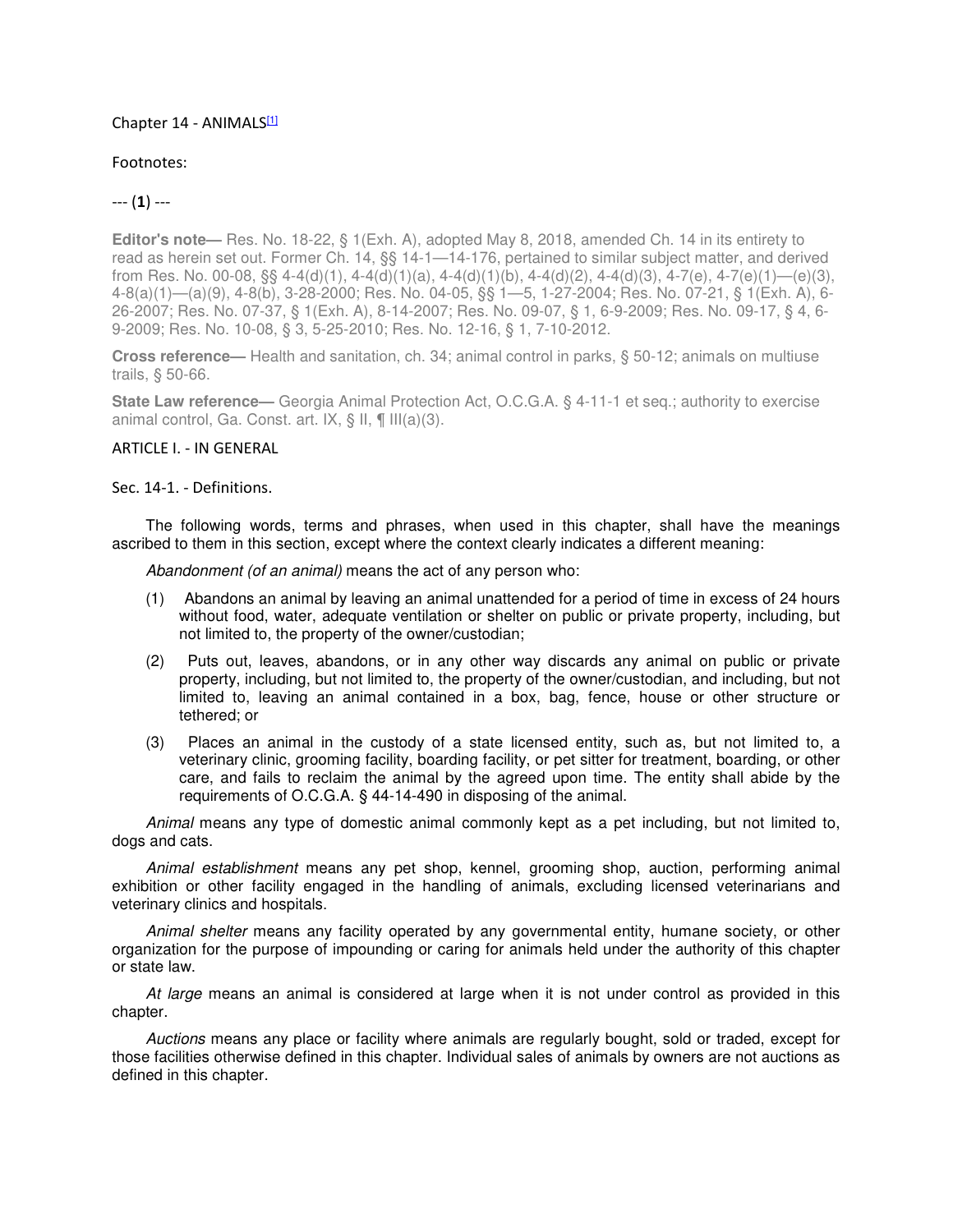Community cat means any free-roaming cat, lacking discernible evidence of ownership, that may be cared for by one or more residents of the immediate area who is/are known or unknown.

Community cat caregiver means a person who, in accordance with trap-neuter-vaccinate-return provides care, including food, water, shelter or medical care to a community cat. A community cat caregiver shall not be considered the owner, harborer, controller, provider, processor or keeper of a community cat.

Cruelty means every act, omission or neglect whereby unjustifiable pain, suffering, maiming or death may be caused or permitted to any animal as defined in this section.

Ear-tipped cat means an unowned cat with a 1/4-inch of the left ear removed while the cat is under anesthesia to identify the cat as being sterilized (spayed/neutered) and vaccinated for rabies.

Fenced enclosure means an enclosure made of wire, wood, stone or other materials which is of sufficient height and strength to act as a barrier against the passage of the animal it is intended to enclose. An "invisible fence" is not an acceptable fenced enclosure for an animal.

Hobby breeder means a person who offers for sale one litter of animals during a 12-month period per household. A household which sells two litters during a 12-month period, even if the litters are produced from different animals, will not be considered a hobby breeder and will be subject to the registration procedures applicable to animal establishments and breeders as designated in this chapter.

Humane manner means care of an animal to include, but not to be limited to, adequate heat, ventilation, sanitary shelter, wholesome fresh food, and access to fresh, clean, wholesome water at all times, consistent with the normal requirements and feeding habits of the animal's size, species and breed.

Kennel means any premises where any person who engages in the business of boarding, breeding, buying, letting for hire, training for a fee or selling animals, excluding licensed veterinarians and veterinary clinics and hospitals and facilities owned and/or operated by government entities.

Neutered means incapable of sexual reproduction.

Nuisance means an animal shall be considered a nuisance if it:

- (1) Damages, soils, defiles or defecates on private property (other than the property of the owner of the animal), or public property and recreational areas;
- (2) Causes unsanitary, dangerous or offensive conditions;
- (3) Causes a disturbance by excessive barking or other noise making;
- (4) Molests, attacks or interferes with persons on public or private property, unless the animal is a guard dog actively performing its duties while confined to the property of the owner or responsible person; or
- (5) Chases vehicles or attacks other animals.

Owner means any person owning, possessing, harboring, keeping or having custody or control of an animal subject to this chapter. This definition is intended to include any person that is the custodian of an animal. Provided however, an owner does not include a community cat caregiver.

Pet shop means any person engaged in the business of buying or selling two or more species of live animals with the intent that they be kept as pets.

Shelter (adequate) means protective cover for a domestic animal appropriate for the species and providing adequate space to maintain the animal in good health, which also prevents pain, suffering or a significant risk to the animal's health.

- (1) Adequate shelter includes, but is not limited to, the following:
	- a. Sufficient coverage and insulation to protect an animal from extreme hot and cold temperatures;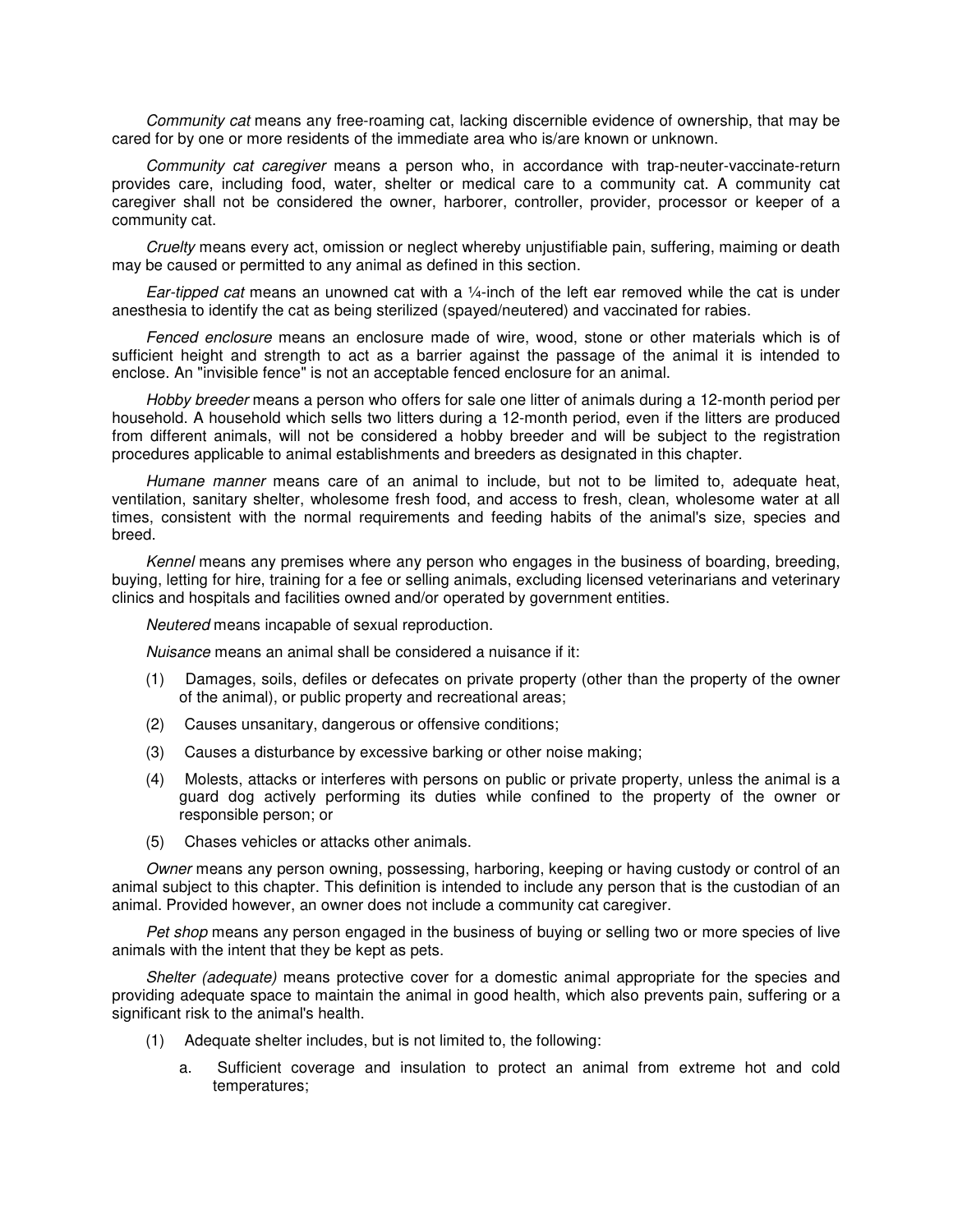- b. Sufficient protection from the elements to keep the animal dry;
- c. Sufficient shade and ventilation to prevent an animal from overheating and/or dehydrating; and
- d. Adequate bedding or resting area suitable for the breed, species, age, size, and medical condition of the animal.
- (2) Adequate shelter is structurally sound housing which provides an animal with:
	- a. Adequate space;
	- b. Four solid walls or an "igloo" type of structure;
	- c. A roof;
	- d. A dry floor that is either:
		- 1. Solid; or
		- 2. Grids, provided the animal can easily stand, walk, lay and sit on the grids without its feet or body parts being caught, damaged, or injured. The grids and area under the grids must be designed so that they can be cleaned and sanitized.
	- e. An entrance; and
	- f. Adequate space for the number of animals on the property.
- (3) Materials not suitable for shelters include, but are not limited to:
	- a. Inadequately insulated containers;
	- b. Crates with exposed sharp edges;
	- c. Metal or plastic drums;
	- d. Abandoned or parked vehicles;
	- e. Porches or decks;
	- f. Lean-tos;
	- g. Any other structure that fails to provide sufficient protection from the elements; and
	- h. Any other structure that is not safe or suitable for housing the species.

Space (adequate) means:

- (1) Sufficient safe space for adequate exercise suitable to the age, size, species and breed of animal;
- (2) Sufficient space during periods of confinement, suitable to the age, size, species and breed of animal to permit the animal to turn about freely, stand, sit, or lie, move, etc. in a comfortable and normal position; or
- (3) For sick or injured animals, confinement as directed by a veterinarian.

Spayed means incapable of sexual reproduction.

Trap-neuter-vaccinate-return means the process of humanely trapping, sterilizing (spay/neuter), vaccinating for rabies, ear tipping and returning community cats to their original location.

Under control means any animal shall be considered under control if it is on the property and/or premises of its owner, or is secured by a leash, chain, or lead of sufficient strength to prevent it from escaping from its owner when away from the premises of the owner. An animal may be considered under control if the owner is accompanying the animal and has voice, whistle or other control over such animal and such animal is trained to respond to such voice, whistle or other control. The burden of proving that an animal is trained to respond to voice, whistle or other control remains with the owner of such animal and a rebuttable presumption exists that an animal which is not confined to the premises of its owner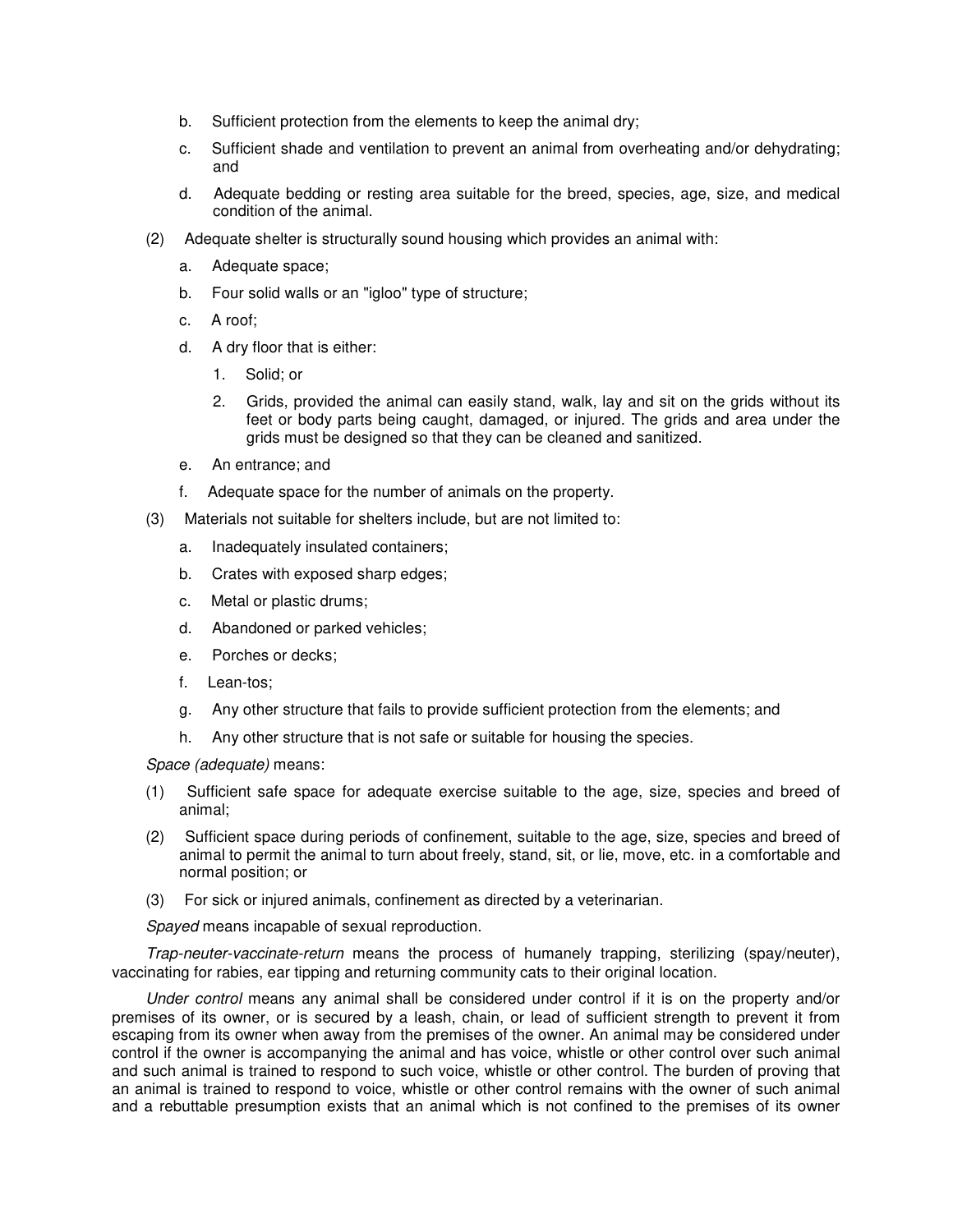without being secured by a chain, leash or lead of sufficient strength or fence to prevent it from escaping is not under control of its owner.

Unsanitary means and involves conditions such as, but not limited to, filth and bacteria, which endanger the health of humans and/or animals.

Veterinary clinic and hospital means a clinic or hospital operated by a licensed veterinarian.

Vicious animal means any animal which constitutes a physical threat to human beings or other animals by virtue of one or more documented unprovoked attacks or threats of attack of such severity as to cause physical injury, or significant mental trauma to the victim. An animal is also considered to be vicious if it makes an unprovoked attack on people, other animals or on physical property on or off it owner's property. Animal attacks shall be documented by reporting such attacks to the county animal control office. If the animal attack involves the biting of a person or another animal, the attack shall also be reported to the county animal control office.

Wild and exotic animals means any monkey or other nonhuman primate, such as raccoon, skunk, wolf, squirrel, fox, leopard, panther, tiger, lion, lynx, ferret, bear, llama, wild rabbit, tarantula, wild rodent, and reptiles, including, but not limited to, crocodiles, alligators, poisonous snakes, caiman, and gavial, and any other animal so designated by the animal control department, but shall not include cats or dogs.

(Res. No. 18-22, § 1(Exh. A), 5-8-2018)

**Cross reference—** Definitions generally, § 1-4.

Sec. 14-2. - Scope of chapter.

Nothing in this chapter shall be interpreted or applied so as to create any power or duty in conflict with the preemptive effect of any federal, state or municipal law.

(Res. No. 18-22, § 1(Exh. A), 5-8-2018)

Sec. 14-3A. - Enforcement responsibility.

The provisions of this chapter shall be enforced by the animal control department, the marshal's office, and the county sheriff's department. Persons in violation of this chapter shall be subject to the jurisdiction of the superior court, magistrate court or recorder's court of the county.

(Res. No. 18-22, § 1(Exh. A), 5-8-2018)

Sec. 14-3B. - Animal control department.

The county animal control department shall be a division of the county marshal's office and shall be under the supervision and control of the chief marshal.

(Res. No. 18-22, § 1(Exh. A), 5-8-2018)

Sec. 14-4. - Interference.

No person shall interfere with, hinder or molest the animal control department or any other officer in the performance of his duties. No person shall seek to release any animal in the custody of the animal control department, except as provided in this chapter.

(Res. No. 18-22, § 1(Exh. A), 5-8-2018)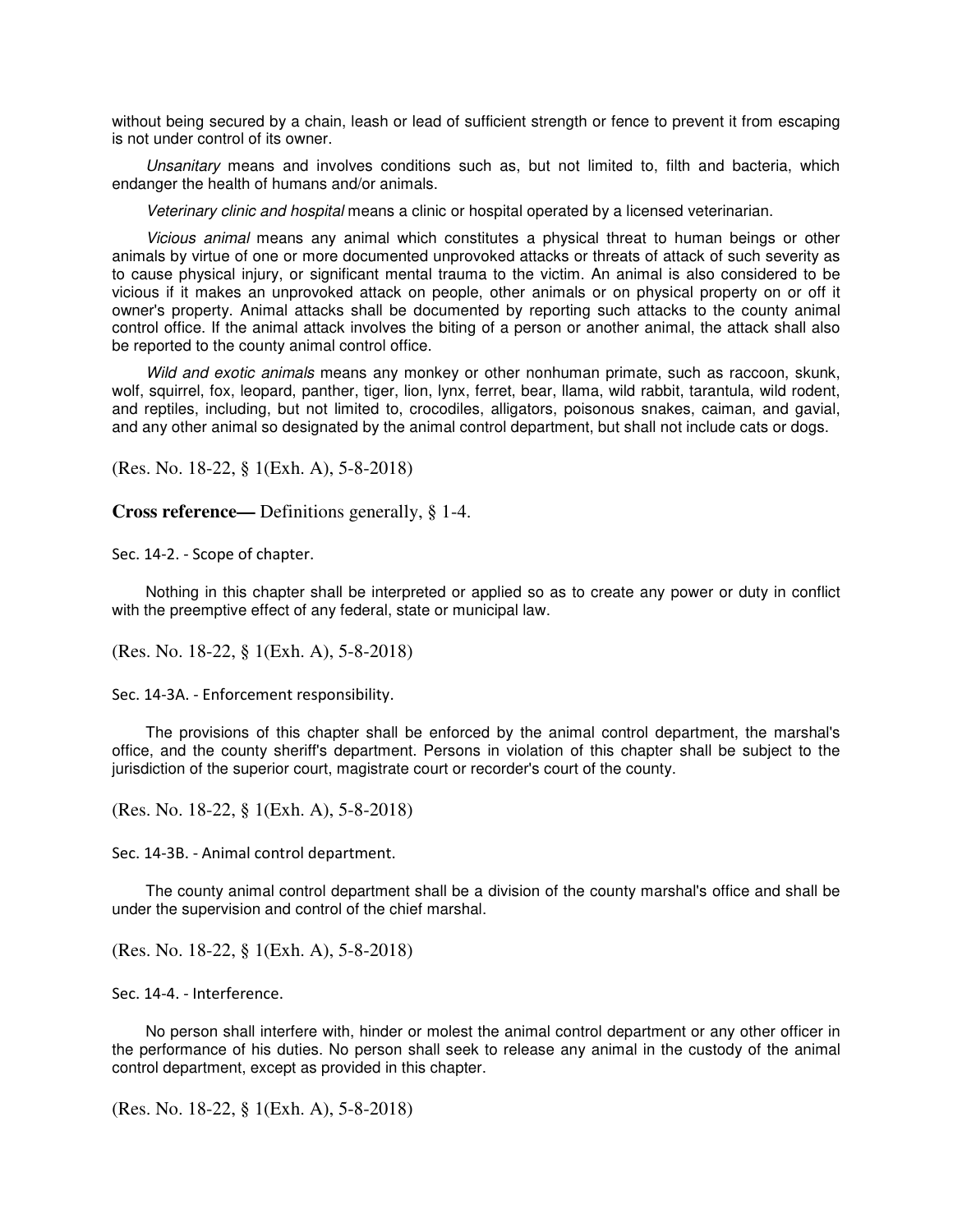Sec. 14-5. - Right of entry.

- (a) The animal control officers, sheriff's deputies and other enforcement officers of the county are hereby authorized to enter upon any premises or parcel of land for the purpose of seizing and impounding any animal found therein or thereon to be in violation of this chapter, including, but not limited to, an animal that has bitten a person within ten days of the biting incident.
- (b) An animal control officer or law enforcement officer may use any force necessary to remove any animal locked in a closed vehicle or trailer if the animal exhibits distress, including, but not limited to, lethargic behavior, excessive panting or drooling, seizures, state of unconsciousness, or hyperactivity. If the vehicle is damaged during such removal, the animal control officer or law enforcement officer shall not be liable for any damage to the vehicle.
- (c) An animal control officer or law enforcement officer who is responding to the notification of abandoned animal may enter the property by reasonable means under the circumstances to remove or render aid to the abandoned animal.

(Res. No. 18-22, § 1(Exh. A), 5-8-2018)

Sec. 14-6. - Summons.

Representatives of the animal control department, county marshal's office and officers of the county sheriff's department are hereby authorized to issue a summons to any person for violation of any provision of this chapter. The summons shall be in a form approved by the county court with jurisdiction, shall designate the offense charged and shall require the person so charged to appear before the county court with jurisdiction on a date certain to answer all charges therein.

(Res. No. 18-22, § 1(Exh. A), 5-8-2018)

Sec. 14-7. - Equipment.

The animal control department is authorized to employ any equipment it deems necessary to enforce the provisions of this chapter, including, but not limited to, humane wire box traps, and the animal control department may, subject to conditions it may determine, lend such traps or other equipment to private persons for the purpose of Trap-Neuter-Vaccinate-Return.

(Res. No. 18-22, § 1(Exh. A), 5-8-2018)

Sec. 14-8. - Penalties for violations.

Violators of this chapter (Chapter 14: Animals) shall be punished for a misdemeanor as follows:

• 1st violation resulting in a conviction, guilty plea, nolo contendere plea: a fine of not less than \$300.00 nor more than \$1,000.00, and, where deemed appropriate by the court, a period of incarceration not to exceed 60 days.

• 2nd violation resulting in a conviction, guilty plea, nolo contendere plea: a fine not less than \$500.00 nor more than \$1,000.00, and, where deemed appropriate by the court, a period of incarceration not to exceed 60 days.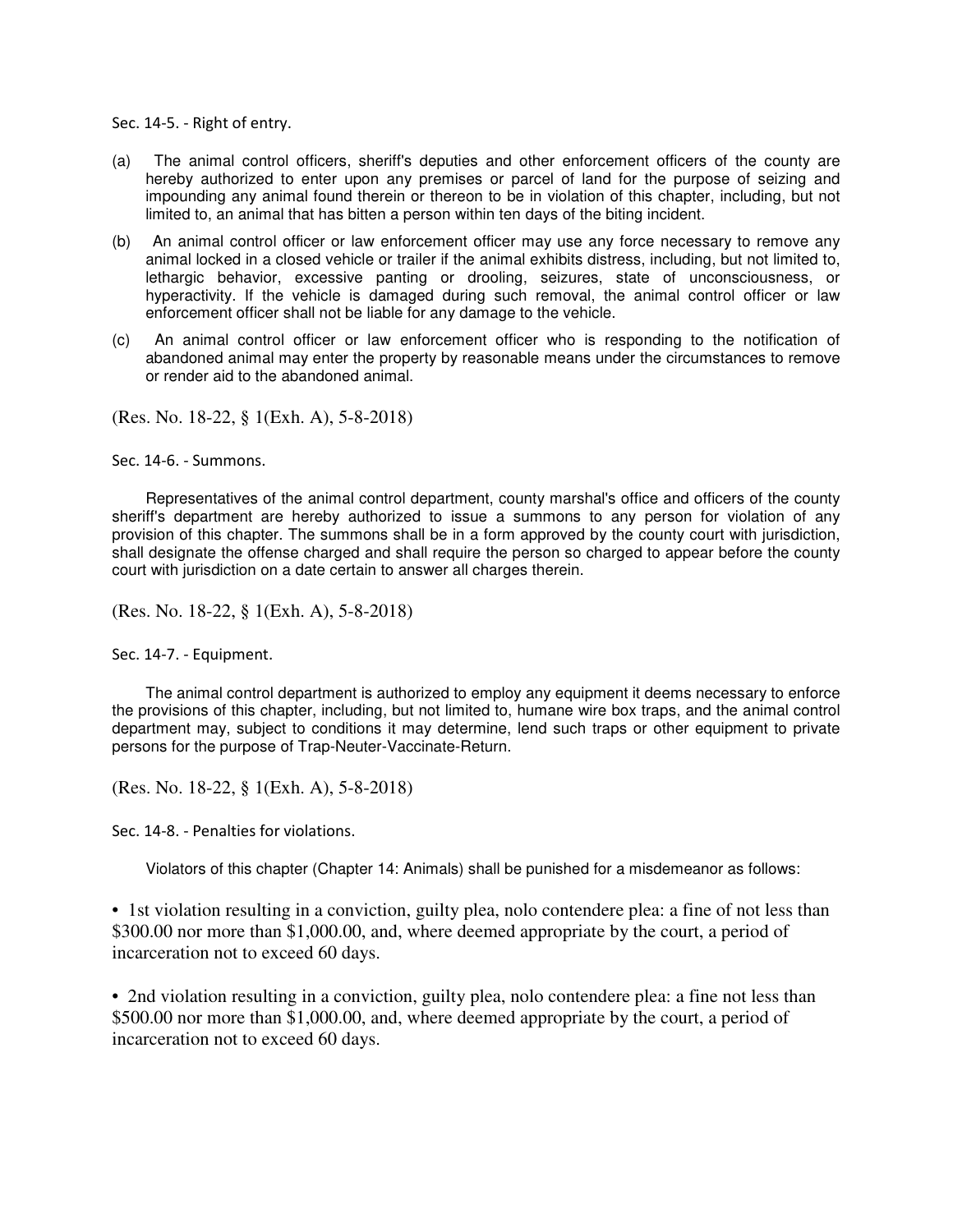• 3rd violation and all subsequent violations resulting in a conviction, guilty plea, nolo contendere plea: a fine of \$1,000.00, and, where deemed appropriate by the court, a period of incarceration not to exceed 60 days. Additional offenses shall be treated as third offenses.

No portion of the fine may be waived, stayed, deferred, withheld, suspended, substituted or otherwise excused or negated. Community service may be included in addition to any penalty, but not in lieu of the fine provided herein. Any violator shall be responsible for all court costs as determined by the court. If such violation is continued, each day's violation shall be a separate offense.

(Res. No. 18-22, § 1(Exh. A), 5-8-2018)

Sec. 14-9. - Records.

It shall be the duty of the animal control department to keep, or cause to be kept, accurate and detailed records of the impoundment and disposition of all animals coming into its custody.

(Res. No. 18-22, § 1(Exh. A), 5-8-2018)

Sec. 14-10. - Maintenance of premises.

An animal owner's premises shall be maintained in such a manner as not to constitute either a private nuisance to the adjoining property owners or a nuisance to the public generally. Pens in which animals are confined or maintained shall be cleaned regularly so that they are kept free from offensive odors which would disturb any person residing or operating a business within 50 feet of the premises.

(Res. No. 18-22, § 1(Exh. A), 5-8-2018)

Sec. 14-11. - Animal or fowl enclosures.

It shall be unlawful for any person to have, control or possess any pasture or enclosure for livestock or fowl in any fashion not authorized by the zoning ordinances of the county. All pastures or enclosures shall at all times be kept and maintained in a proper, clean and sanitary condition.

(Res. No. 18-22, § 1(Exh. A), 5-8-2018)

Sec. 14-12. - Confinement of animals.

It shall be the duty of any animal owner to ensure an animal is under control of its owner and to prevent the animal from having access to the property of another person. An animal may leave the property of the animal owner, but the animal owner must have the animal under control and must prevent the animal from having access to the property of another person without the permission of that person, or from attacking, threatening or harassing other persons, or from damaging other persons' property. No animal shall be allowed to roam free and when not on the property of its owner must be on a leash, or similar physical control device, and in the control of a person. This section shall not apply to community cats or community cat caregivers.

Any owner of a domestic animal will confine that animal inside a building or fenced enclosure. No animal shall be tied as a permanent measure of restraint, nor left unattended on a chain, lead, runner, cable, rope, leash, or similar tethering device in an unfenced area where people or other animals can wander into the tethered animal's proximity. Any animal owner restraining an animal without the use of a fenced enclosure will be in violation of this chapter. Animals who are tied on a chain, lead, runner, cable, rope, leash or other similar tethering device as a temporary measure of restraint within a building or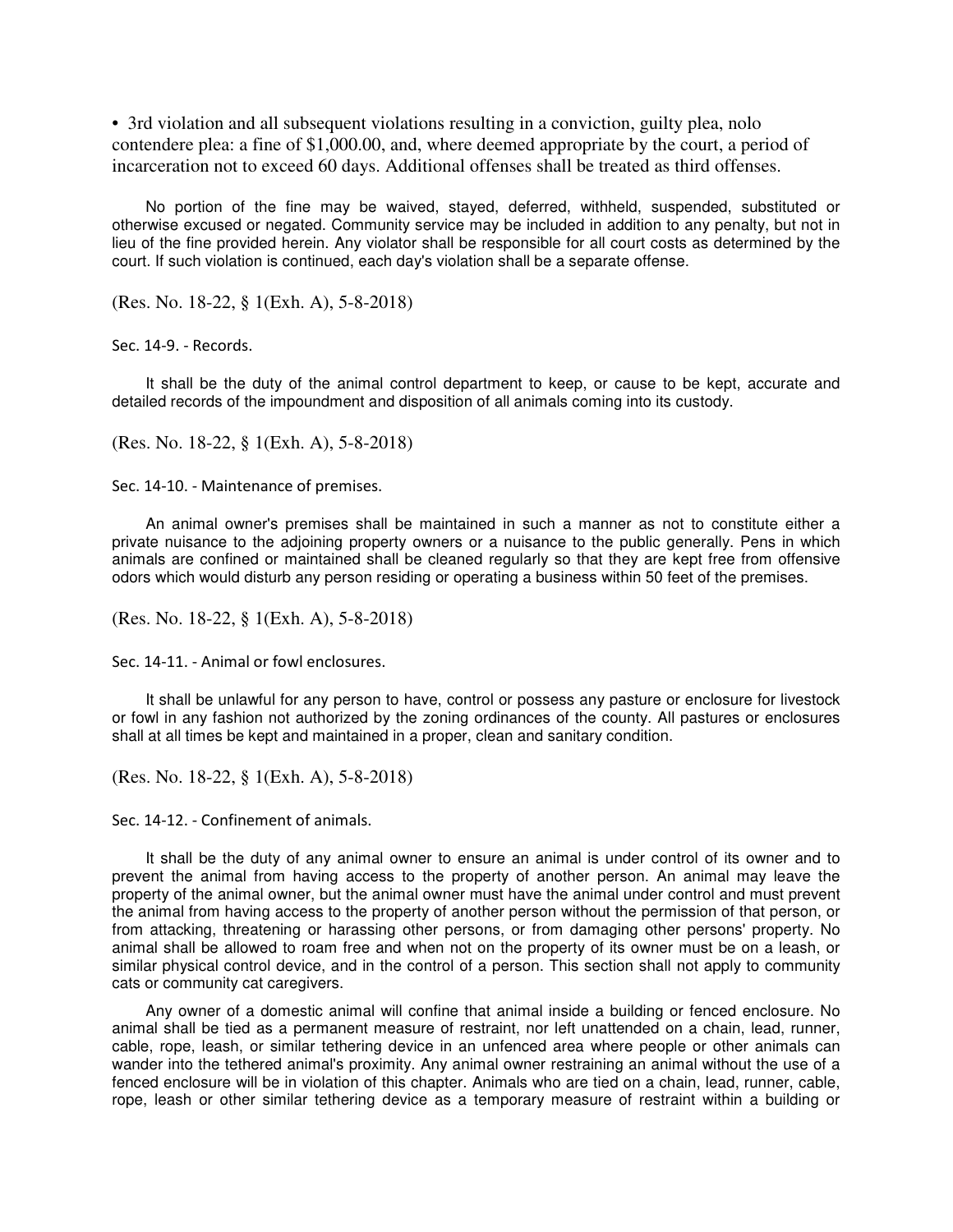fenced enclosure shall not be tethered more than 12 hours in any 24-hour period. This section shall not apply to community cats or community cat caregivers.

Any owner of a female animal in heat (capable to be bred and become pregnant) shall confine such animal in a building or secure enclosure (sufficient to prevent the female animal in heat from escaping and to prevent another animal from entering the enclosure) to prevent breeding. Any female animal in heat roaming loose or tethered without the protection of a fence or barrier will be in violation of this chapter. This section shall not apply to community cats or community cat caregivers.

Owners who permit their animals to defecate on public or private property other than their own property are required to immediately pick up the feces, bag the feces, and properly dispose of the feces. Such animal waste shall be removed by placing said matter in a closed or sealed container and thereafter disposing of it in the animal owner's or public trash receptacle, sanitary disposal unit or other closed or sealed refuse container. This paragraph shall not apply to:

- (1) Persons using guide dogs or assistance dogs;
- (2) Hunting dogs being used in a legal hunt with permission of the property owner; or
- (3) Law enforcement officers working police trained dogs.
- (4) Community cats.

(Res. No. 18-22, § 1(Exh. A), 5-8-2018)

Sec. 14-13. - Restraint.

It shall be the duty of any animal owner to restrain his animal in such a manner as to prevent the animal from attacking, threatening, or harassing any person on the public right-of-way of the roads, streets, highways and sidewalks in the county.

(Res. No. 18-22, § 1(Exh. A), 5-8-2018)

Sec. 14-14. - Vicious animals.

Any owner of a vicious animal shall confine it within a building or secured enclosure (sufficient to prevent the animal from escaping and to prevent a person or another animal from entering the enclosure) and will not remove it from such building or fenced enclosure unless it is securely muzzled and under restraint by a person who is at least 18 years of age or older. Any vicious animal not secured as provided in this chapter is hereby declared a nuisance and may be impounded pursuant to the provisions of this chapter and/or confined by the animal control department for a period of 30 days, provided that, if an action is brought in any court of competent jurisdiction concerning the attack or attempt to attack by such animal, the period of confinement may be extended within the discretion of the animal control department, until the entry of a final order of disposition in such action. Further, in any prosecution of an owner or a responsible person of any vicious animal for any violation of this chapter, the court may, upon conviction entered against the owner or responsible person, order that the animal be humanely destroyed.

(Res. No. 18-22, § 1(Exh. A), 5-8-2018)

Sec. 14-15. - Animal noises/barking.

(a) It shall be unlawful for any person to permit a domestic animal under his or her ownership or possession to disturb the peace of any other person by loud, persistent, habitual barking, howling, growling, yelping or whining. No person shall be charged with violating this subsection unless a written warning has previously been issued by an animal control officer within 90 days of the charged violation. No citation for violation of this subsection shall be issued unless there are at least two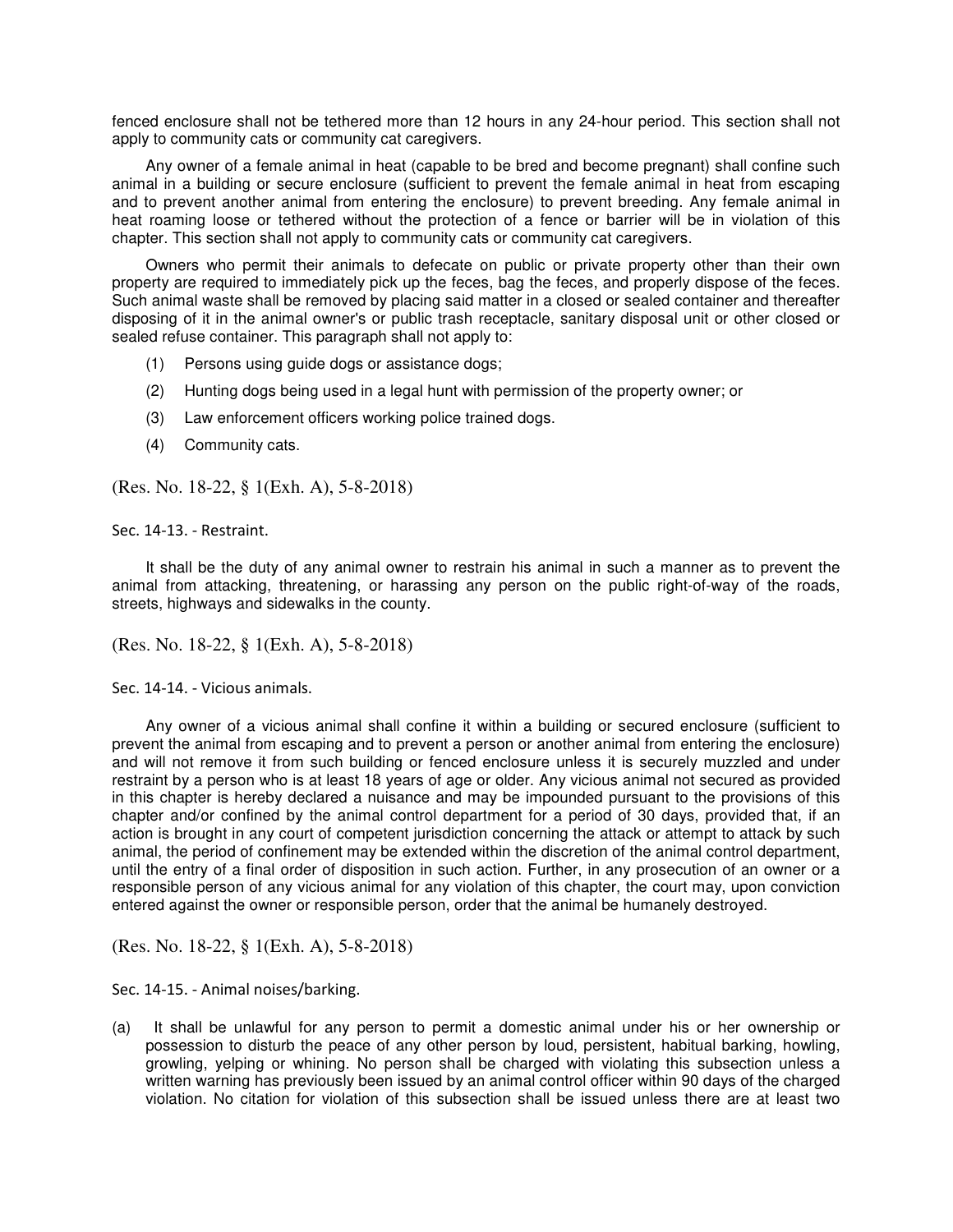complaining witnesses who shall have signed a written statement stating the address of the dog owner, a description of the dog and of the offense date, time and location of the offense.

- (b) It shall be a violation of this chapter for an owner or an individual in possession of the property upon which the animal or animals are being located at the time of the offense to allow the animal or animals to make any vocalizations listed in subsection (a) above which are plainly audible to a person of ordinary hearing ability not located on the same property as the animal or animals making such vocalizations for more than 15 minutes without interruption or more than 30 minutes if the vocalization is intermittent.
	- (1) These time limits do not apply if the vocalizations are given as a warning to the presence of a person trespassing, threatening to trespass or unambiguously taunting the animal.
	- (2) Animal control officers enforcing this subsection are not required to measure the vocalizations with the use of a sound level meter.
	- (3) Upon notification of a complaint concerning such vocalizations, the owner or individual in possession of the property upon which the animal or animals are located shall be given a written notice from the animal control division indicating that such animal or animals are creating a disturbance and advising the owner or individual in possession of the property of some possible solutions to rectify the nuisance. The complainant must provide the officer the address where the animal or animals were located at the time of the offense before any written notice shall be sent. The owner or individual in possession of the property shall then have ten days to resolve the disturbance.
	- (4) If the disturbance is not resolved within ten days and the animal control division receives a second complaint from the original complainant, he will be asked to provide a sworn statement documenting the violations. Upon receipt of the complainant's sworn statement, the animal welfare division may, if satisfied that sufficient evidence is shown, issue a citation in accordance with the requirements of this chapter. Sufficient evidence can include, but is not limited to, any of the following:
		- a. A second sworn statement regarding the vocalizations from another individual residing at a different address located near the animal(s) creating the disturbance.
		- b. Video or other similar visual and audio recordings of the animal or animals while the disturbance is ongoing as provided for above.
		- c. Other sufficient evidence regarding the vocalizations.
	- (5) If the disturbance is not resolved within ten days and the animal control division receives another complaint from another individual residing at a different address located near the animal or animals creating the disturbance, both complainants will be asked to provide a sworn statement. Upon receipt of the sworn statements, the animal control division may issue a citation in accordance with the requirements of this chapter.
	- (6) The original complaint will remain on file and active for a period of 90 days following the tenday resolution period. If no further complaints are made during the 90-day period, the complaint shall expire and the process begins again.
	- (7) An example of the complaint form is as follows:

Instructions for Barking Dog Complaint Form

In order to issue a citation for a barking dog complaint, animal control must have issued a written warning to the owner within the past 90 days. All barking dog complaint citations require at least two witnesses that have signed a written statement stating the address of the animal owner, a description of the dog and of the offense, and the date, time, location of the offense. It is important that both witnesses' statements are about the same events (not two separate event dates). If the owner of the dog contests the citation, all witnesses may be subpoenaed to testify in Magistrate Court regarding the Complaint. If the complainant refuses to appear in court as witness, the citation will be dismissed. Once completed and signed, the original barking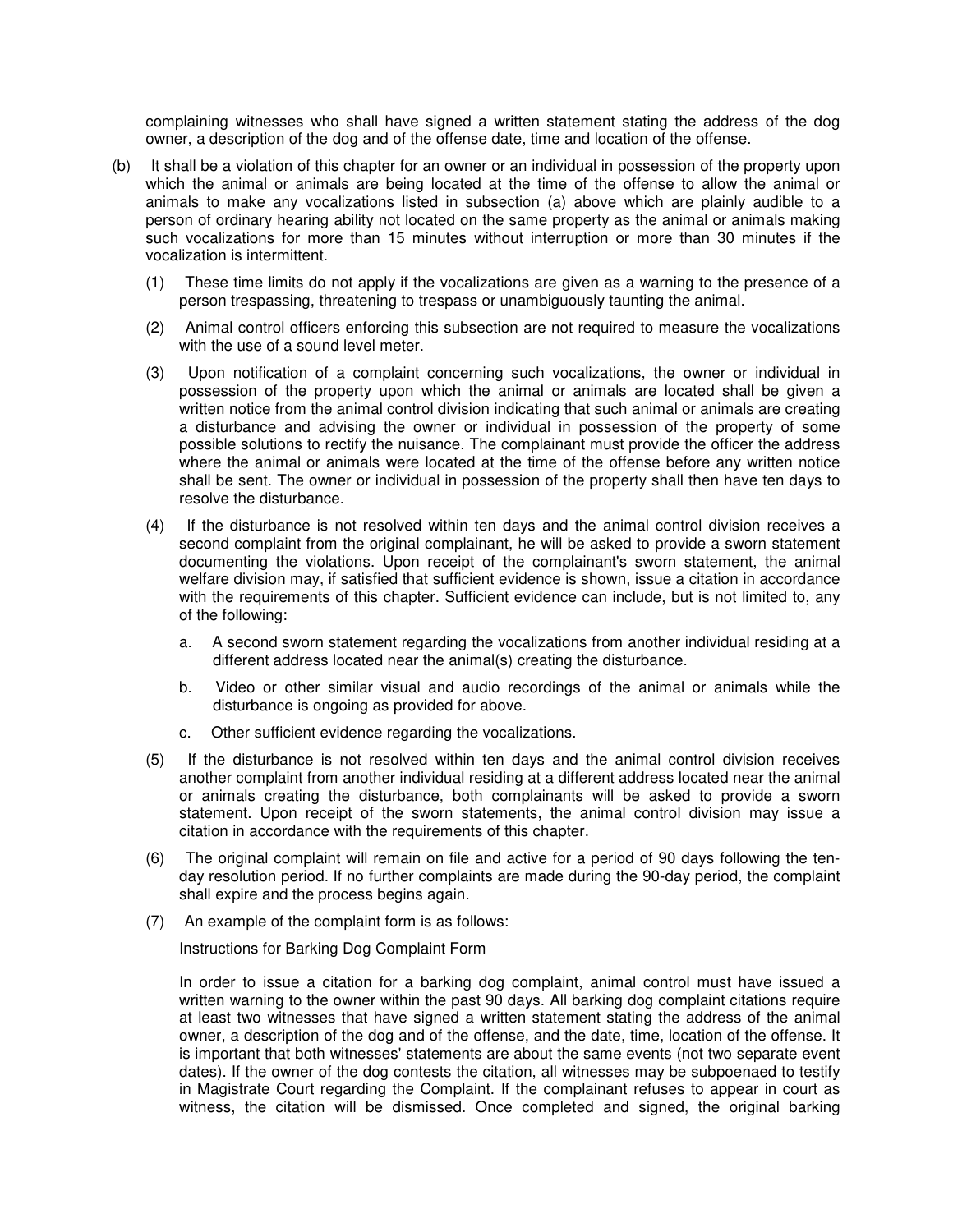complaint form may be submitted to animal control in person or by mail. No fax or email submissions will be accepted.

# PAULDING COUNTY ANIMAL CONTROL BARKING DOG COMPLAINT FORM

In response to your most recent complaint, a written warning was issued at the residence of the barking dog. Should the problem continue, the next step would be to issue a citation. In order to issue a citation, our office must receive signed written statements from two individuals (may be from the same household) who are willing to go to court and testify. These statements must be received within 90 days of the most recent warning. If more than 90 days elapses, the process may begin again or no further warnings may be issued. This form has been sent to you should you choose to send a written statement.

Paulding County Animal Control Ordinance 14-15: It shall be unlawful for any person to permit a domestic animal under his or her ownership or possession to disturb the peace of any other person by loud, persistent, habitual barking, howling, growling, yelping or whining. No person shall be charged with violating this subsection unless a written warning has previously been issued by an Animal Control officer within ninety days of the charged violation. No citation for violation of this subsection shall be issued unless there are at least two complaining witnesses who shall have signed a written statement stating the address of the dog owner, a description of the dog and of the offense date, time and location of the offense.

| WITNESS #1:                                                                      |  |  |  |  |
|----------------------------------------------------------------------------------|--|--|--|--|
|                                                                                  |  |  |  |  |
| ADDRESS:                                                                         |  |  |  |  |
| WITNESS #2:                                                                      |  |  |  |  |
|                                                                                  |  |  |  |  |
| ADDRESS:                                                                         |  |  |  |  |
| OWNER:                                                                           |  |  |  |  |
| OWNER'S NAME (IF KNOWN): _____                                                   |  |  |  |  |
|                                                                                  |  |  |  |  |
| <b>DESCRIPTION OF DOG:</b>                                                       |  |  |  |  |
|                                                                                  |  |  |  |  |
| MOST RECENT DATE OF PROBLEM: ___________________________TIME: __________________ |  |  |  |  |
| COMPLAINT DETAILS (attach additional pages if needed):                           |  |  |  |  |
|                                                                                  |  |  |  |  |
|                                                                                  |  |  |  |  |
|                                                                                  |  |  |  |  |
|                                                                                  |  |  |  |  |
|                                                                                  |  |  |  |  |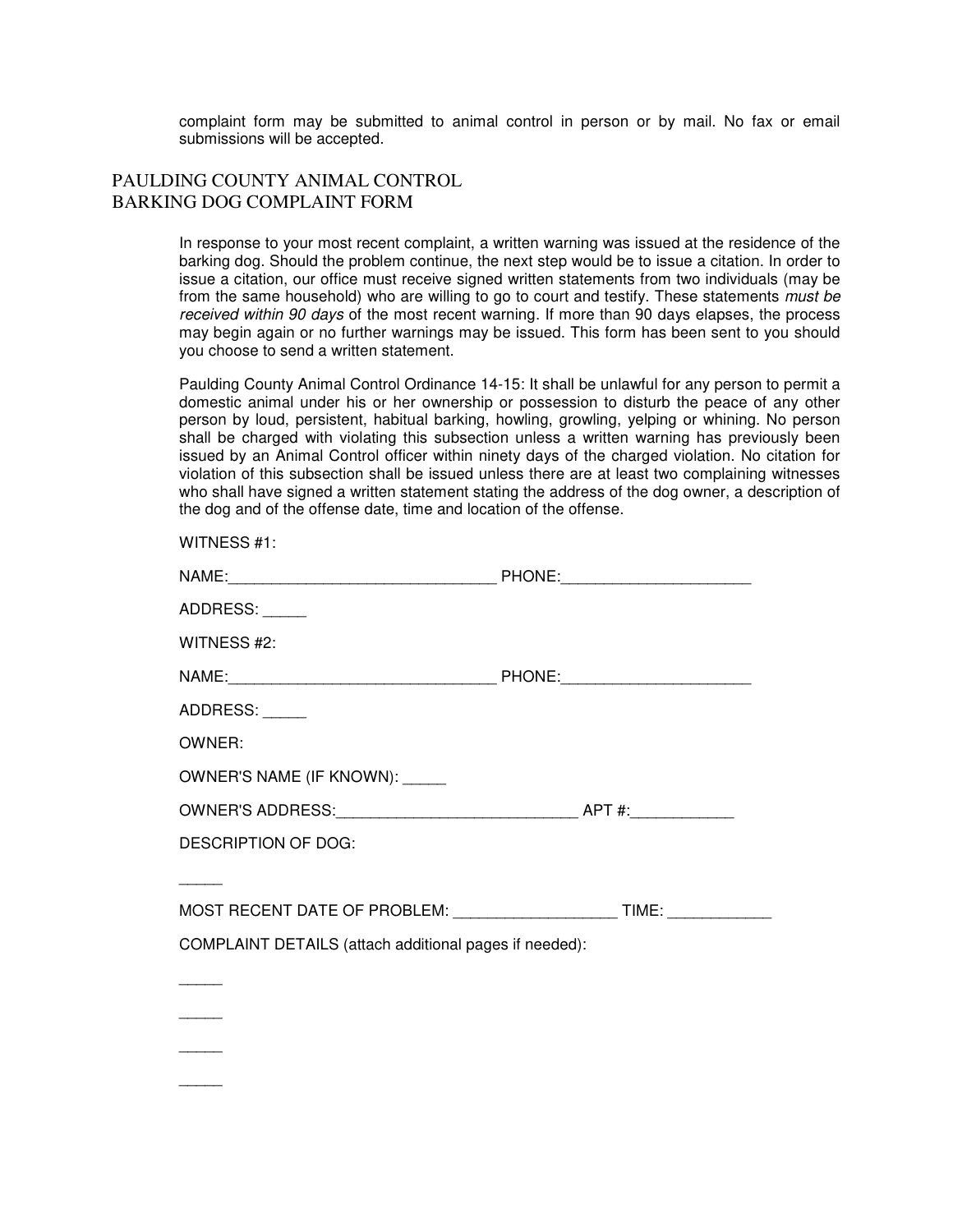By signing below, I am requesting that Paulding County Animal Control issue a citation to the owner listed above. I understand that I will be required to appear as a witness in Magistrate Court and give testimony under oath regarding this complaint. I certify that the statements above are true and accurate to the best of my knowledge.

| SIGNATURE OF WITNESS #1 DATE                 |                                                                            |               |       |                      |
|----------------------------------------------|----------------------------------------------------------------------------|---------------|-------|----------------------|
|                                              | Sworn to and subscribed before me this _____ day of ____________, 201___.  |               |       |                      |
|                                              |                                                                            |               |       |                      |
| <b>Notary Public</b>                         |                                                                            |               |       |                      |
|                                              |                                                                            |               |       |                      |
|                                              |                                                                            |               |       |                      |
| SIGNATURE OF WITNESS #2 DATE                 |                                                                            |               |       |                      |
|                                              | Sworn to and subscribed before me this _____ day of ____________, 201____. |               |       |                      |
|                                              |                                                                            |               |       |                      |
| <b>Notary Public</b>                         |                                                                            |               |       |                      |
| Please bring in person or mail this form to: |                                                                            |               |       |                      |
| <b>PAULDING</b><br>779<br>DALLAS, GA 30132   | <b>COUNTY</b><br><b>INDUSTRIAL</b>                                         | <b>ANIMAL</b> | BLVD. | <b>CONTROL</b><br>N. |
|                                              | PLEASE NOTE: We cannot accept faxed or emailed witness statements.         |               |       |                      |

(Res. No. 18-22, § 1(Exh. A), 5-8-2018)

Sec. 14-16. - Rabid animals.

- (a) Every veterinarian shall report promptly to the state department of human resources and the animal control department all cases of rabies in animals treated by the veterinarian, giving the name and addresses of the owner of any animals bitten by the rabid animal, so far as known.
- (b) Any person who knows that an animal, domestic or wild, is rabid or suspects an animal of having rabies or knows that an animal has been bitten by a rabid animal, shall promptly report the information, to the extent known, to the state department of human resources and the animal control department.
- (c) It shall be the duty of the owner, the health department, physicians, hospitals or other person or agency gaining information that any domestic animal or person has been bitten or is probably infected with rabies, to incarcerate or impound the animal in the facility of a competent veterinarian or animal shelter within this county, where the animal shall be held for observation for any period of time as may be reasonably necessary to determine whether the animal is infected with rabies.

(Res. No. 18-22, § 1(Exh. A), 5-8-2018)

Sec. 14-17. - Cruelty.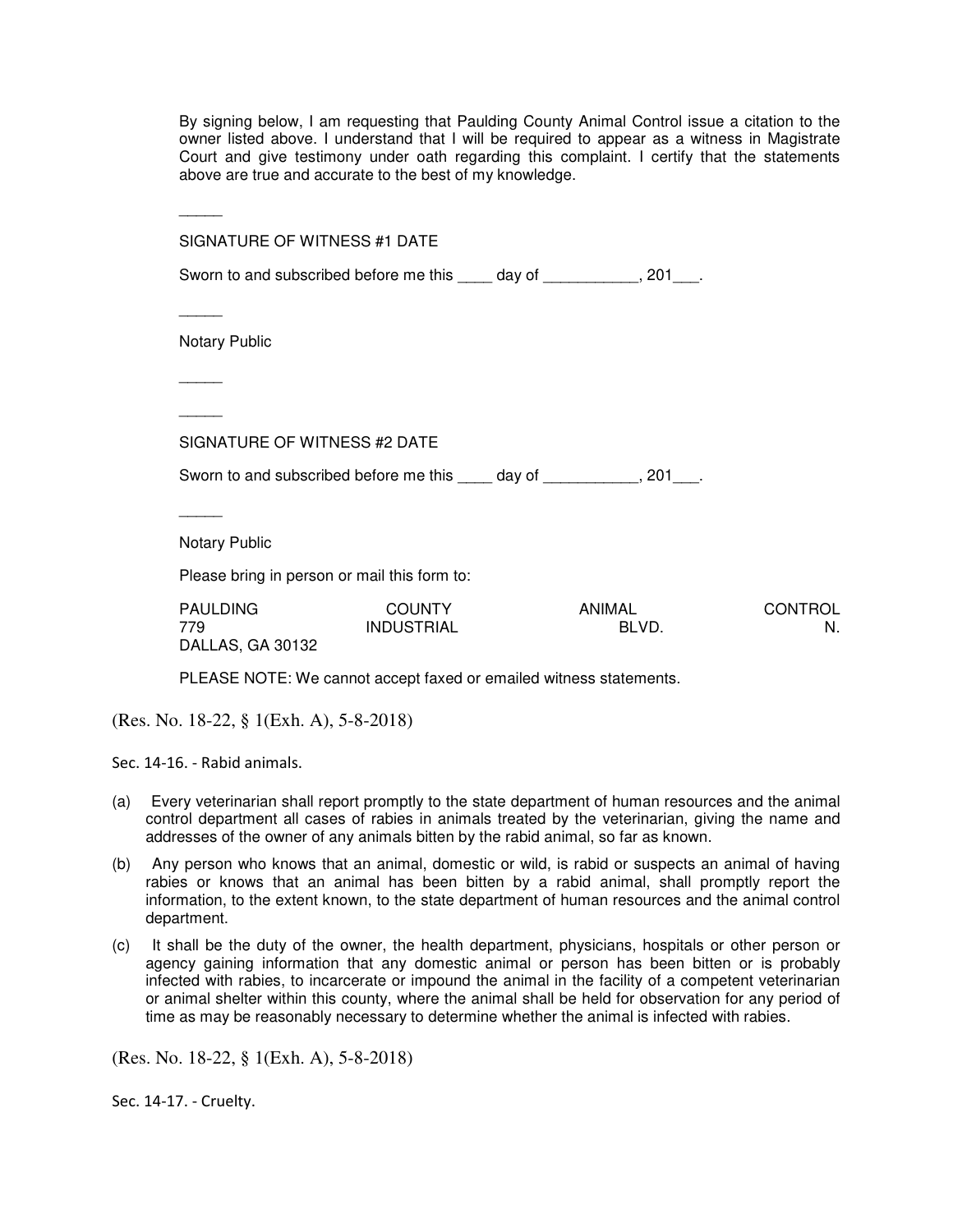- (a) It shall be unlawful for any person by commission or omission to:
	- (1) Overdrive, overload, overwork, torture, beat, mutilate, kill needlessly, carry or confine in a vehicle in an inhumane manner, or otherwise mistreat any animal;
	- (2) Fail to provide any animal they own or provide care for with proper food and veterinary care;
	- (3) Fail to provide any animal they own or provide care for with access to adequate shelter to protect it from all types of weather, 24 hours daily;
	- (4) Fail to provide any animal they own or provide care for access to good and wholesome fresh water at all times;
	- (5) Intentionally poison any domestic animal;
	- (6) Allow or permit any fight between animals, or to allow or permit a fight in or upon any premises in that person's possession or under that person's control;
	- (7) Allow an animal they own or provide care for to be kept in unsanitary conditions;
	- (8) Keep or confine any animal in other than a humane manner.
- (b) It shall be unlawful to release any animal on any property with the intent to abandon the animal. Each person who does abandon, knowingly or willingly permits such abandonment or aids in the abandonment of any animal, shall be in violation of this chapter. This section shall not apply to community cats that are part of a trap-neuter-vaccinate-return program or a shelter-neuter-vaccinatereturn program or the respective community cat caregivers.

(Res. No. 18-22, § 1(Exh. A), 5-8-2018)

Sec. 14-18. - Vaccination proof required.

- (a) Any animal owner within the county shall have their animals over three months of age, including, but not limited to, dogs and cats, inoculated for the prevention of rabies in a manner pre-approved in writing by the county health department or by a licensed veterinarian in a manner consistent with state law and county department of health policies and regulations. Animal owners must be able to provide satisfactory documentation to animal control representative in the event that the animal:
- Has been impounded by an animal control employee,

• Is in the care and custody of animal control after being identified as a stray or abandoned animal,

• Has been found to be the cause, source or is otherwise identified as being involved in a violation of any other county ordinance or state law,

- Has bitten or scratched a human,
- Has bitten or scratched another animal.
- Has been in contact or otherwise exposed to a suspected rabid animal,
- Is being walked in a public area.

For the purposes of this chapter, satisfactory documentation shall include at least one of the following: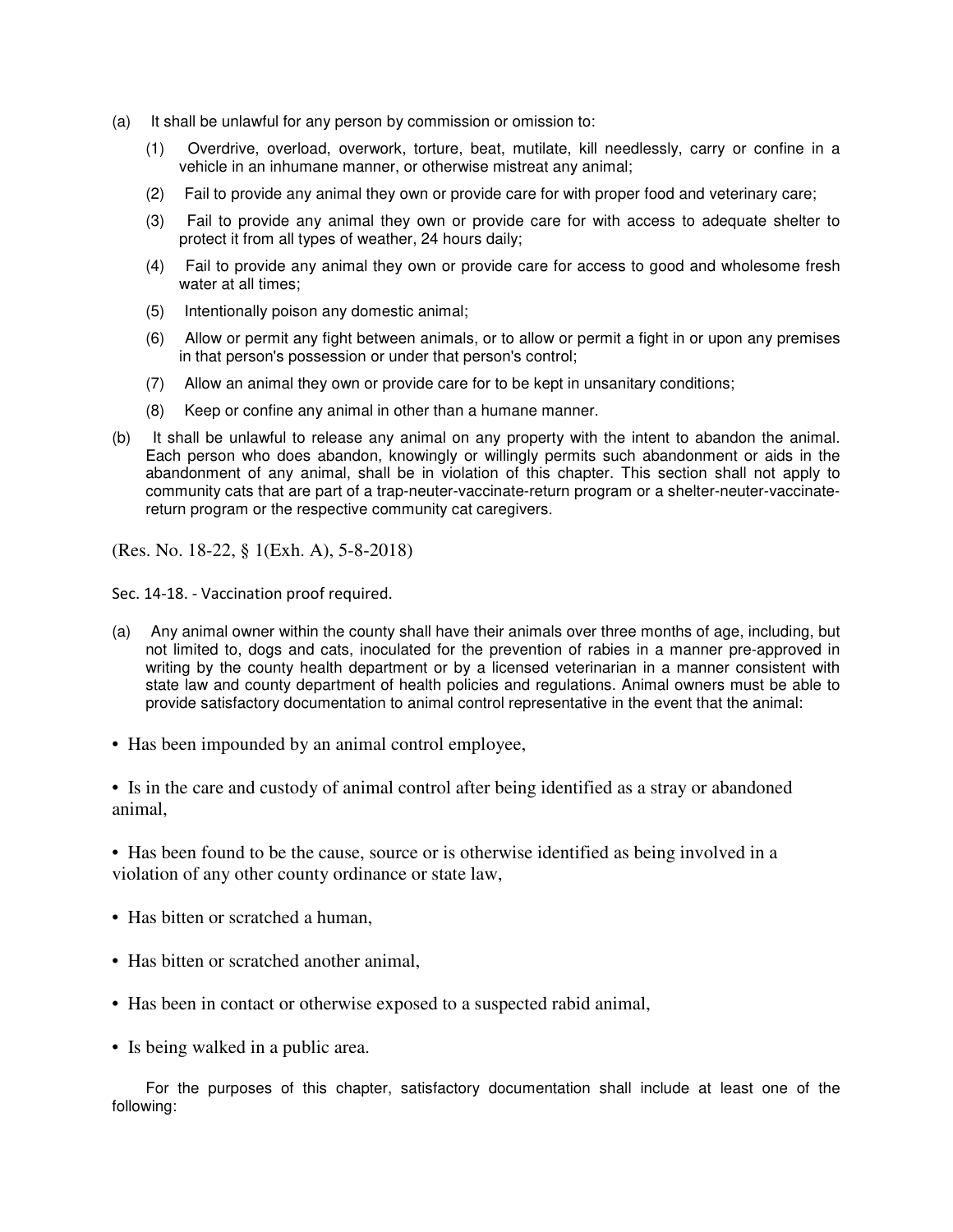• A current rabies vaccination tag identifying the name or otherwise identifying title of the animal in question which also displays a state-issued rabies vaccination control number,

• A copy of the paid invoice from a veterinarian's office, indicating that the animal in question was administered a rabies vaccination,

• A letter or form from a veterinarian's office, stating that the office records indicate that the animal in question was administered a rabies vaccination; and that such vaccination is currently effective,

• A letter or form from the county health department, stating that the office records indicate that the animal in question was administered a rabies vaccination; and that such vaccination is currently effective.

- (b) The animal control department may adopt any other rabies control regulations as it deems necessary for the protection of the public health and safety.
- (c) All rules and regulations of the county board of health and the state department of human resources presently existing or as adopted in the future pertaining to rabies control and vaccination are incorporated in this chapter by reference as though fully set forth in this chapter.

(Res. No. 18-22, § 1(Exh. A), 5-8-2018)

Secs. 14-19—14-39. - Reserved.

ARTICLE II. - ANIMAL ESTABLISHMENTS

DIVISION 1. - GENERALLY

Sec. 14-40. - Reserved.

Sec. 14-41. - Permit required.

No person shall operate an animal establishment without first obtaining a permit from the animal control department in compliance with this chapter, nor may any person operate an animal establishment in a manner in violation of any provision of this chapter.

(Res. No. 18-22, § 1(Exh. A), 5-8-2018)

Sec. 14-42. - Duration; renewal.

The period of a permit issued under this article shall begin with the first day of the calendar year and run for one year. Renewal application for permits shall be made 30 days prior to and up to 60 days after January 1 of each year. Application for a permit for a new establishment under the provisions of this chapter shall be made within 60 days of the start of business or operation.

(Res. No. 18-22, § 1(Exh. A), 5-8-2018)

Sec. 14-43. - Separate facilities.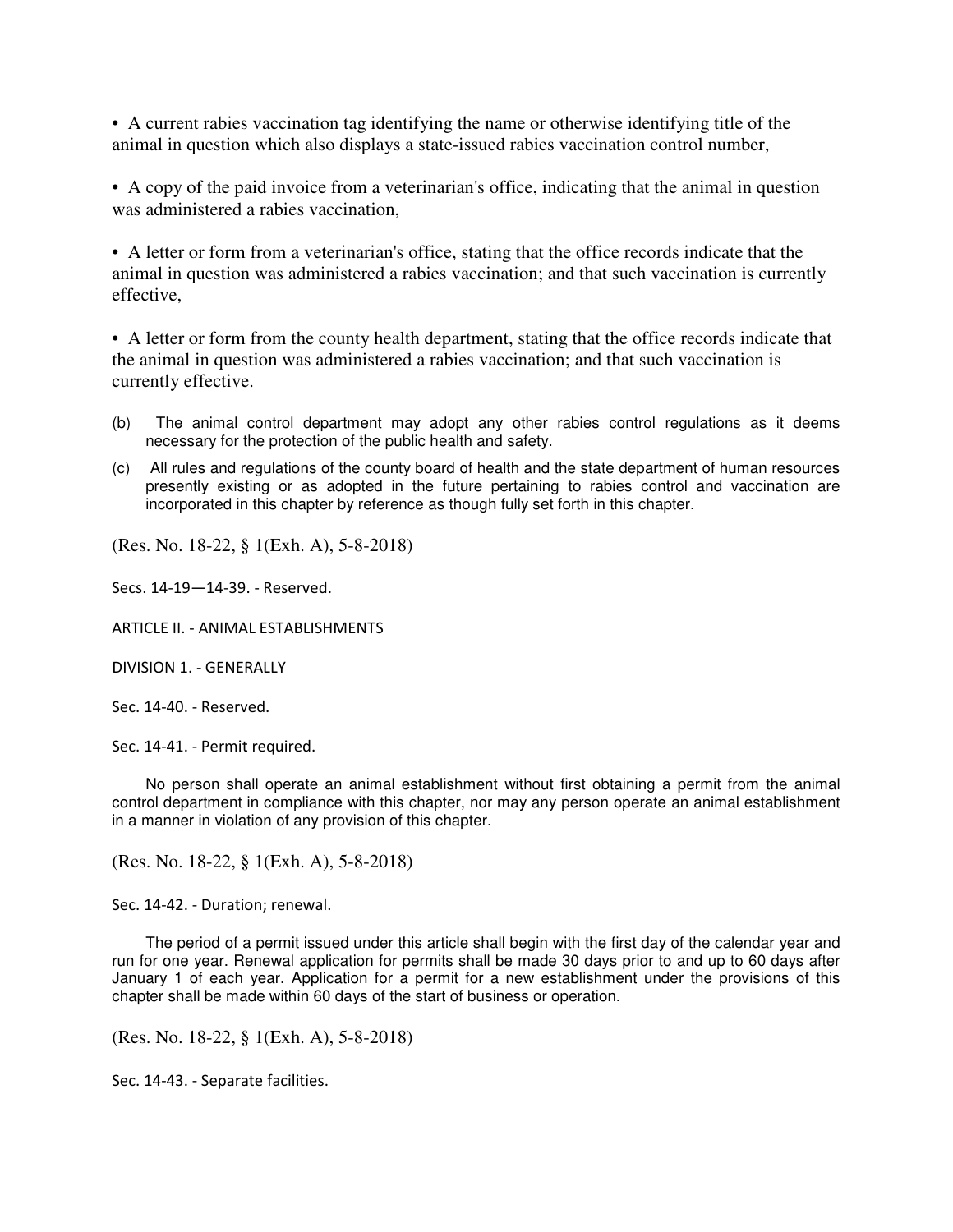Every facility regulated by this article shall be considered a separate enterprise requiring an individual permit for each separate facility at different locations but owned by the same person shall be considered as two animal establishments.

(Res. No. 18-22, § 1(Exh. A), 5-8-2018)

Sec. 14-44. - Action on application.

The animal control department shall either issue or decline to issue a permit required by this article to the applicant. If a permit is not granted, it shall notify the applicant in writing of the reason for denial.

(Res. No. 18-22, § 1(Exh. A), 5-8-2018)

Sec. 14-45. - Delay for reapplication upon denial.

Any animal establishment denied a permit under this article may not reapply for a period of at least 30 days. Each application shall describe any previous denial or revocation.

(Res. No. 18-22, § 1(Exh. A), 5-8-2018)

Sec. 14-46. - False information in application.

If an applicant for a permit required by this article is shown to have withheld or falsified any material information on any application, the animal control department may refuse to issue or is entitled to revoke any permit.

(Res. No. 18-22, § 1(Exh. A), 5-8-2018)

Sec. 14-47. - Revocation of permits.

- (a) The animal control department may revoke any permit if the person holding the permit refuses or fails to comply with this chapter, or any other law or regulation governing the protection and keeping of animals, including refusal to allow inspection of the animal establishment as provided in this section.
- (b) Whenever a permit is revoked for cause, or pending any proceeding to contest such action, the animal control department shall have the power of entry to inspect all premises where the animals are being kept and shall notify the owner in writing as to the period of time that reasonably shall be allowed for removal of animals from the premises and shall state the specific reasons for revocation. If any owner shall fail to remove the animals as directed, the animal control department may impound the animals pursuant to the provisions of this chapter.

(Res. No. 18-22, § 1(Exh. A), 5-8-2018)

Sec. 14-48. - Miscellaneous requirements.

- (a) An animal establishment shall not sell, trade or give away any dog or cat over three months of age unless the dog or cat has been vaccinated as required by this chapter.
- (b) Building temperature shall be maintained at a level that is healthful for every species of animal kept in the kennel. Adequate ventilation shall be maintained.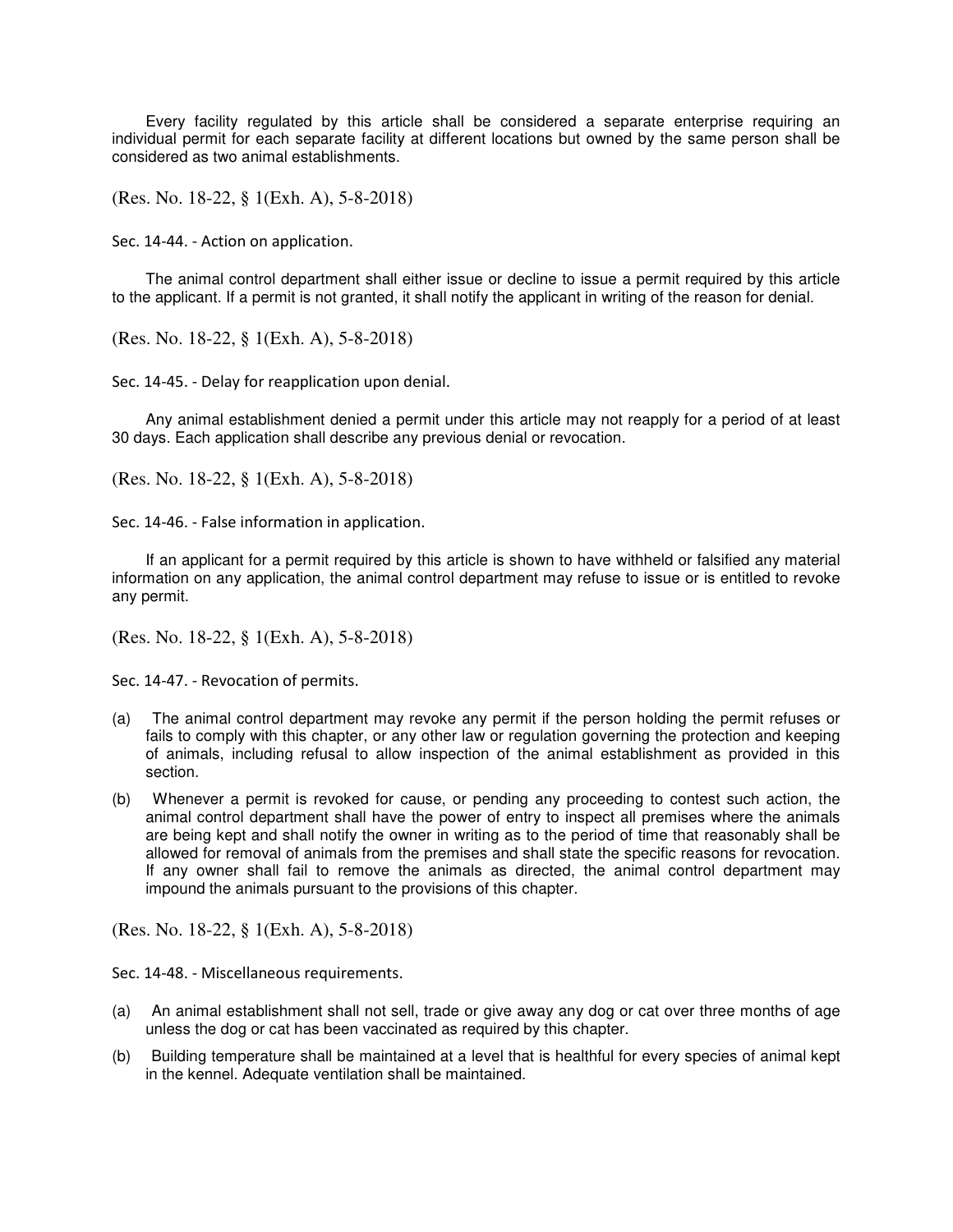- (c) Each animal shall have sufficient space to stand up, lie down, and turn around without touching the sides or top of cage, excluding tails.
- (d) Cages are to be of material and construction that permit cleaning and sanitizing.
- (e) Cage floors shall be of concrete, unless radiantly heated, and shall have a resting board or some type of bedding.
- (f) Runs shall provide an adequate exercise area and protection from the weather. Runs shall have an impervious surface.
- (g) All animal quarters and runs are to be kept clean and in a sanitary condition.
- (h) The food shall be free from contamination, and shall be wholesome, palatable and of sufficient quantity and nutritive value to meet the normal daily requirements for the condition and size of the animal.
- (i) All animals shall have fresh water available at all times.

(Res. No. 18-22, § 1(Exh. A), 5-8-2018)

Sec. 14-49. - Hobby breeder.

A person shall be considered a hobby breeder if they offer for sale or donation no more than one litter of animals during a 12-month period per household. A hobby breeder will not be subject to the registration procedures applicable to animal establishments and breeders as designated in this article. Hobby breeders shall only distribute such animals through private residences and may not be affiliated with any pet shop, breeder or animal establishment. Under this definition, a household which sells or donates two litters during a 12-month period, even if the litters are produced from different animals, will not be considered a hobby breeder and will be subject to the registration procedures applicable to animal establishments and breeders as designated in this article. Hobby breeders shall be required to register themselves as a "hobby breeder" with animal control, provided however, that there shall be no cost to the hobby breeder to register.

(Res. No. 18-22, § 1(Exh. A), 5-8-2018)

Sec. 14-50. - Pet distribution.

It shall be unlawful for any person to sell, barter, or gratuitously distribute any animal, fowl or reptile in a public place without an appropriate permit or license. This prohibition shall include, but not be limited to, such distribution in commercial areas and along public roadways. Hobby breeders are also prohibited from distributing or selling animals along public roadways and in commercial areas and are restricted to distributing and selling animals from private residences. Nothing in this section shall be construed to prohibit that gratuitous distribution of pets in private residential areas.

(Res. No. 18-22, § 1(Exh. A), 5-8-2018)

Secs. 14-51—14-65. - Reserved.

DIVISION 2. - PET SHOPS

Sec. 14-66. - Compliance with chapter.

All pet shops, including pet shops operated in conjunction with another holding facility, shall in addition to the other requirements of this chapter comply with the minimum standards of this section. Failure to meet these standards shall be grounds for denial or revocation of a permit.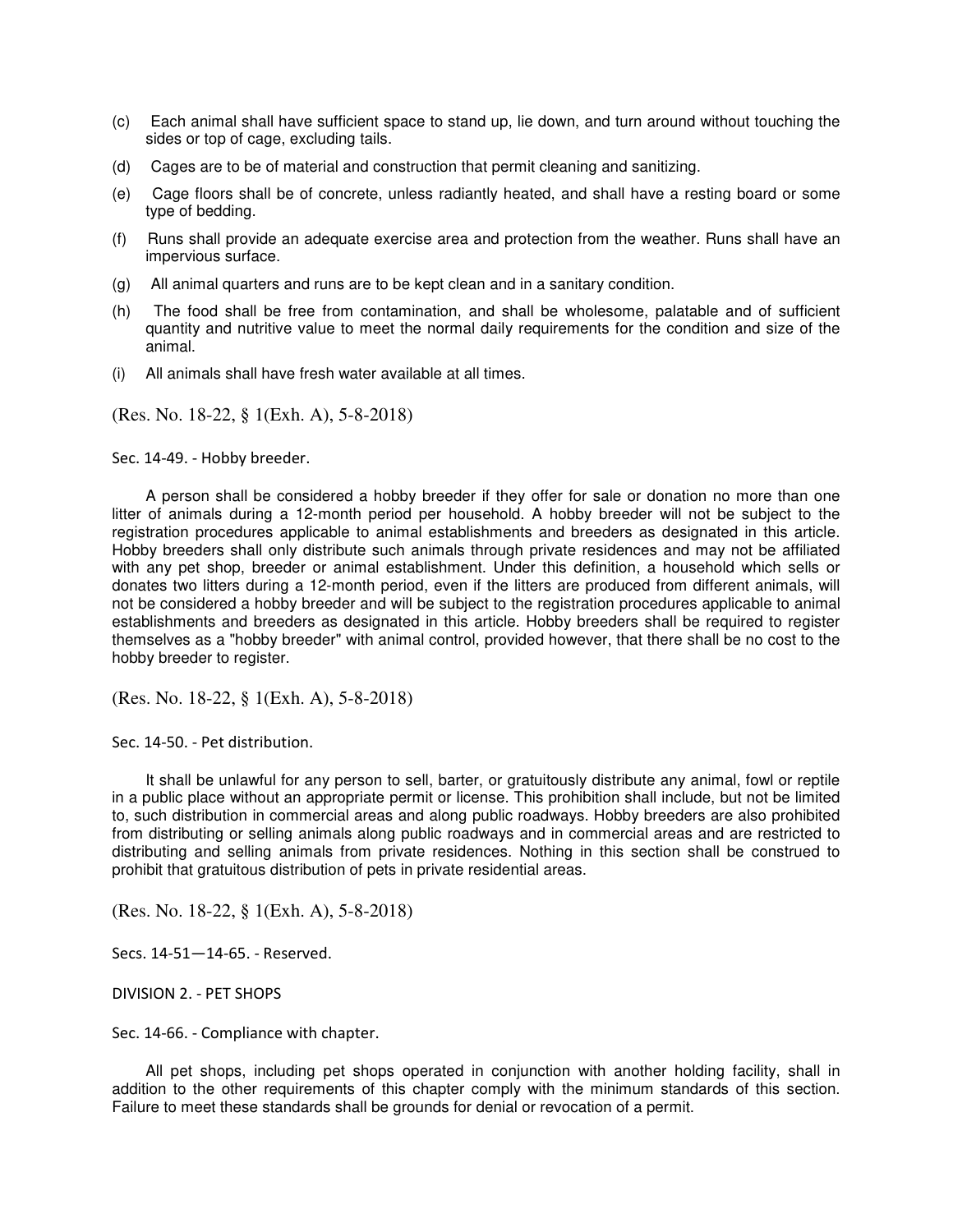(Res. No. 18-22, § 1(Exh. A), 5-8-2018)

Sec. 14-67. - Water.

There shall be available hot water at a minimum temperature of 160 degrees Fahrenheit for washing feed and water bowls and disinfection, and cold water easily accessible to all parts of the pet shop. Fresh water for consumption shall be available to all species of animals at all times. Containers are to be cleaned and disinfected each day.

(Res. No. 18-22, § 1(Exh. A), 5-8-2018)

Sec. 14-68. - Room temperature.

The room temperature of the pet shop shall be maintained at a level that is healthful for every species of animal kept in the shop.

(Res. No. 18-22, § 1(Exh. A), 5-8-2018)

Sec. 14-69. - Cages and enclosures.

All cages and enclosures in pet shops are to be of a nonporous material for easy cleaning and disinfecting. Each cage must be of sufficient size that the animal will have room to stand, turn and stretch out to the animal's full length.

(Res. No. 18-22, § 1(Exh. A), 5-8-2018)

Secs. 14-70—14-85. - Reserved.

DIVISION 3. - WILD AND EXOTIC ANIMALS

Sec. 14-86. - License required.

No person or business shall own, harbor or permit to be kept or harbored a wild or exotic animal within the county, other than those persons who have received a written license to harbor and/or own a wild or exotic animal, as described in this division, and those licensed animal establishments which have received approval in writing by the animal control department as a license for such animal.

(Res. No. 18-22, § 1(Exh. A), 5-8-2018)

Sec. 14-87. - Licensing.

Licenses required by this division may be granted upon presentation of evidence satisfactory to the animal control department that appropriate safeguards for the protection of the public are maintained and that the state department of natural resources has been properly notified of the proposed harboring of such wild and/or exotic animal and have not objected to harboring of such animal.

(Res. No. 18-22, § 1(Exh. A), 5-8-2018)

Sec. 14-88. - Public notice.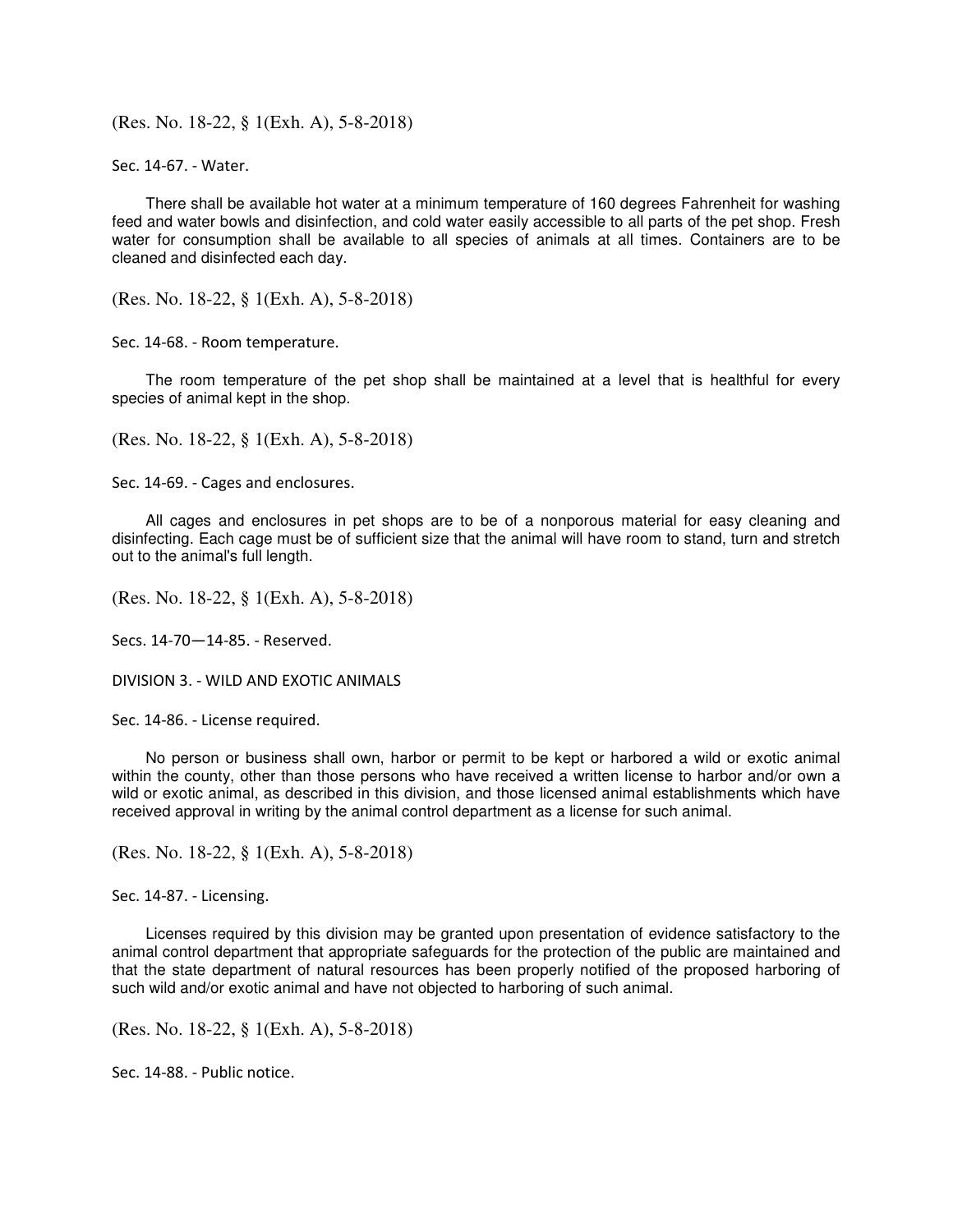All persons and or businesses which have received a license to harbor, keep and/or own a wild or exotic animal, as described in this division, shall at all times conspicuously post on the premises where the wild and/or exotic animal is harbored, kept, housed, or sheltered, a notice in form and substance approved by the animal control department which states that a wild and/or exotic animal is kept on the premises. In addition, the person and or business which has received a license to harbor, keep and/or own a wild or exotic animal, as described in this division, shall at all times conspicuously post on the premises where the wild or exotic animal is harbored, kept, housed, or sheltered, a copy of the written license to harbor, keep and/or own a wild or exotic animal.

(Res. No. 18-22, § 1(Exh. A), 5-8-2018)

Sec. 14-89. - Sales.

Any animal establishment approved by the animal control department for offering for sale any wild and exotic animal shall post conspicuously at the place of sale or display a notice in form and substance approved by the animal control department which no person may lawfully own, keep, harbor or permit to be kept or harbored, any wild and exotic animal within the county, without obtaining a written license and approval for such animal.

(Res. No. 18-22, § 1(Exh. A), 5-8-2018)

Sec. 14-90. - Impoundment.

The animal control department may impound any wild or exotic animal that is owned or harbored in violation of this chapter, and may destroy or rehabilitate any such animal upon conviction of its owner or other responsible person for a violation of this section, notwithstanding the impoundment provisions of this chapter. Any wild or exotic animal impounded pursuant to the provisions of this subsection shall remain impounded or confined by the animal control department until a final order of disposition is entered by a court of competent jurisdiction with respect to the violations of the provisions of this chapter.

(Res. No. 18-22, § 1(Exh. A), 5-8-2018)

Secs. 14-91—14-120. - Reserved.

ARTICLE III. - IMPOUNDMENT AND ADOPTION

Sec. 14-121. - Authorized.

Any animal at large, with the exception of community cats, or otherwise in violation of the provisions of this chapter may be impounded in the animal shelter in a humane manner, for a period of not less than three days. If within that time an animal so impounded has not been reclaimed by its owner in accordance with the provisions of this chapter, the animal shall become the absolute property of the animal control department, which may convey ownership of the animal to any responsible person on any conditions that the animal control department may prescribe, or the animal control department may humanely destroy the animal.

- (1) Subject to the state dangerous dog control law and the provisions of this chapter related to rabies control and the rules and regulations of the board of health and this chapter, any animal found running at large or otherwise engaged in any activity or existing in a condition prohibited by this chapter or by the state's dangerous dog control code shall be taken and impounded at the animal shelter.
- (2) Any person may take into custody any animal running at large in violation of this chapter with Paulding County Animal Control.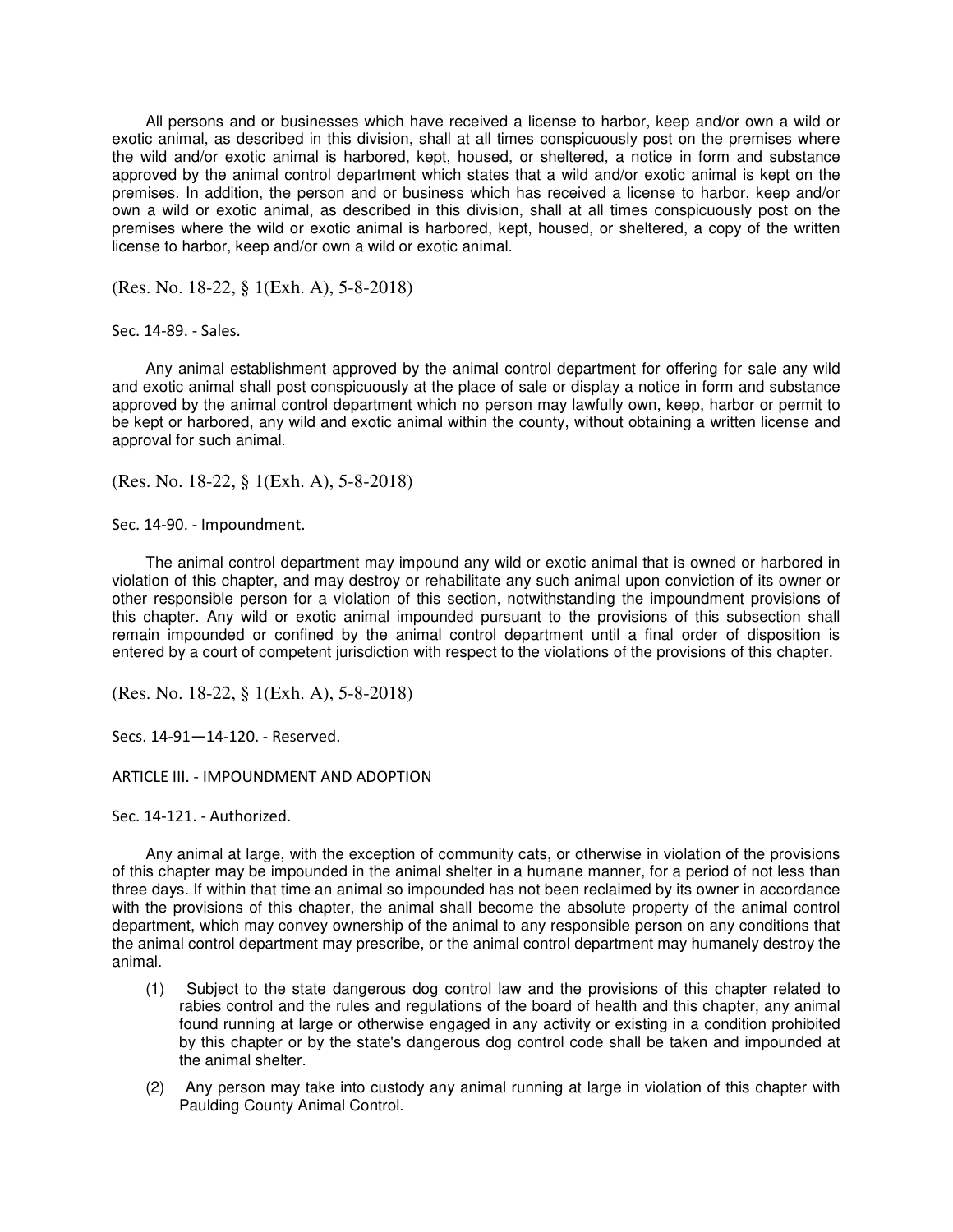(3) Any person who takes into custody an animal running at large in violation of this chapter shall deliver such animal to the animal shelter without fee or charge. However, a person may house the animal for three business days while attempting to locate and/or contact the owner. Once in custody of the animal shelter, the shelter shall hold and dispose of such animal in the same manner as though such animal had been running at large and impounded by officers of PCAC.

(Res. No. 18-22, § 1(Exh. A), 5-8-2018)

Sec. 14-122. - Entry onto private property.

An animal control officer may follow an animal that has been seen by that officer running at large onto private property to capture and impound the animal. No injunction, action or claim for damages may be brought against the animal control department or its officers, agents or employees with respect to actions contemplated in this article.

(Res. No. 18-22, § 1(Exh. A), 5-8-2018)

Sec. 14-123. - Notice generally.

The animal control department shall make a reasonable effort to notify the owner of any animal impounded in the animal shelter that the animal has been impounded, the manner by which the animal may be reclaimed, and that the animal may be destroyed and shall become the property of the animal control department as provided in this article.

(Res. No. 18-22, § 1(Exh. A), 5-8-2018)

Sec. 14-124. - Notice when owner known.

Following the impoundment of an animal found at large which has on it its owner's address and prior to its destruction, the animal control authority shall give the owner three days' notice of the proposed destruction by letter, or phone, or knocker.

(Res. No. 18-22, § 1(Exh. A), 5-8-2018)

Sec. 14-125. - Refusal to release.

Notwithstanding any provisions of this chapter to the contrary, the animal control department may refuse to release any animal impounded in the animal shelter for rabies or contagious disease quarantine or for use as evidence in a criminal prosecution, for any time period as the animal control department may determine.

(Res. No. 18-22, § 1(Exh. A), 5-8-2018)

Sec. 14-126. - Destruction.

(a) Notwithstanding any provision of this chapter to the contrary, the animal control department may humanely destroy any animal impounded in the animal shelter when the animal control department reasonably believes that the destruction of the animal is necessary to prevent disease or injury to the animals or to humans due to overcrowding in the animal shelter, the presence or threatened presence of contagious disease, the likelihood of danger or injury to humans or animals, or any other condition.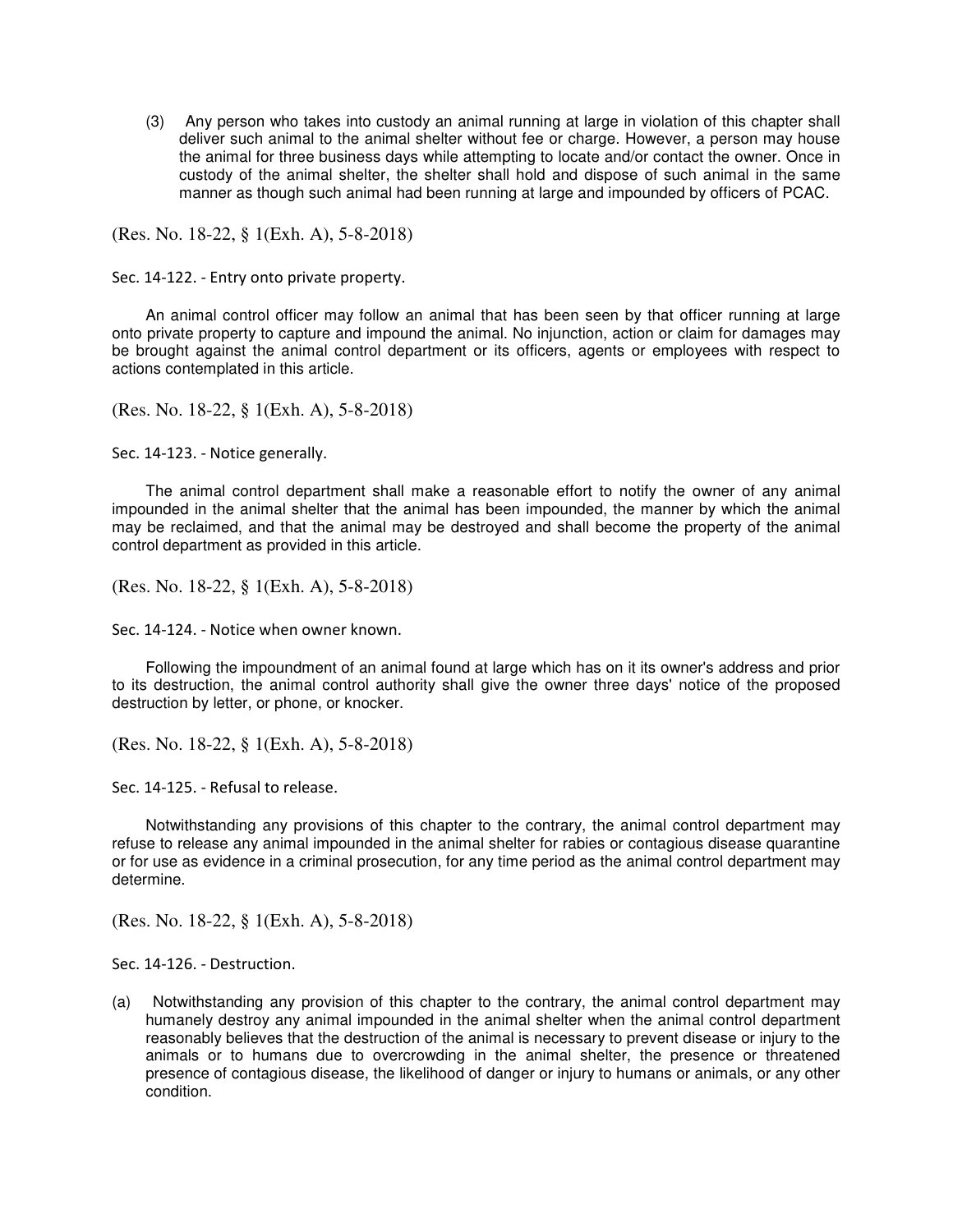(b) Notwithstanding any provision of this chapter to the contrary, the animal control department may humanely destroy any animal impounded in the animal shelter when the animal control department reasonably believes the animal has sustained an injury or disease which will likely result in maiming, prolonged and/or severe suffering or death.

(Res. No. 18-22, § 1(Exh. A), 5-8-2018)

Sec. 14-127. - Fees authorized.

The animal control department may set all appropriate fees pertaining to the care and impoundment of impounded animals.

(Res. No. 18-22, § 1(Exh. A), 5-8-2018)

Sec. 14-128. - Liability for fees.

The owner of an animal impounded in the animal shelter shall be liable for all fees and charges, notwithstanding the destruction or adoption of the animal.

(Res. No. 18-22, § 1(Exh. A), 5-8-2018)

Sec. 14-129. - Adoption.

The animal control department may convey ownership of any animal which has become the property of the animal control department to a responsible person subject to any conditions as may be prescribed by the animal control department, including, but without limitation, the following:

- (1) Payment of an adoption fee to be set by the animal control department and any vaccination, licensing or veterinary costs;
- (2) Evidence satisfactory to the animal control department that the animal has been, or will be, examined by a veterinarian and vaccinations against rabies and other disease have been or will be administered;
- (3) Evidence satisfactory to the animal control department that the animal has been, or will be, neutered or spayed.

Any person who fails to comply with the conditions prescribed for an adoption shall be in violation of this chapter.

(Res. No. 18-22, § 1(Exh. A), 5-8-2018)

Secs. 14-130—14-170. - Reserved.

ARTICLE IV. - ANIMAL CONTROL HEARING BOARD

Sec. 14-171. - Composition.

There is hereby created in and for the unincorporated area of Paulding County, Georgia a board to be known as the Paulding County Animal Control Hearing Board, which shall consist of not more than five members who shall be appointed for a term of not more than one year each. All proposed appointments to the animal control hearing board shall be subject to the nomination and confirmation process whereby recommendations for nominations shall be submitted to the chairman of the county board of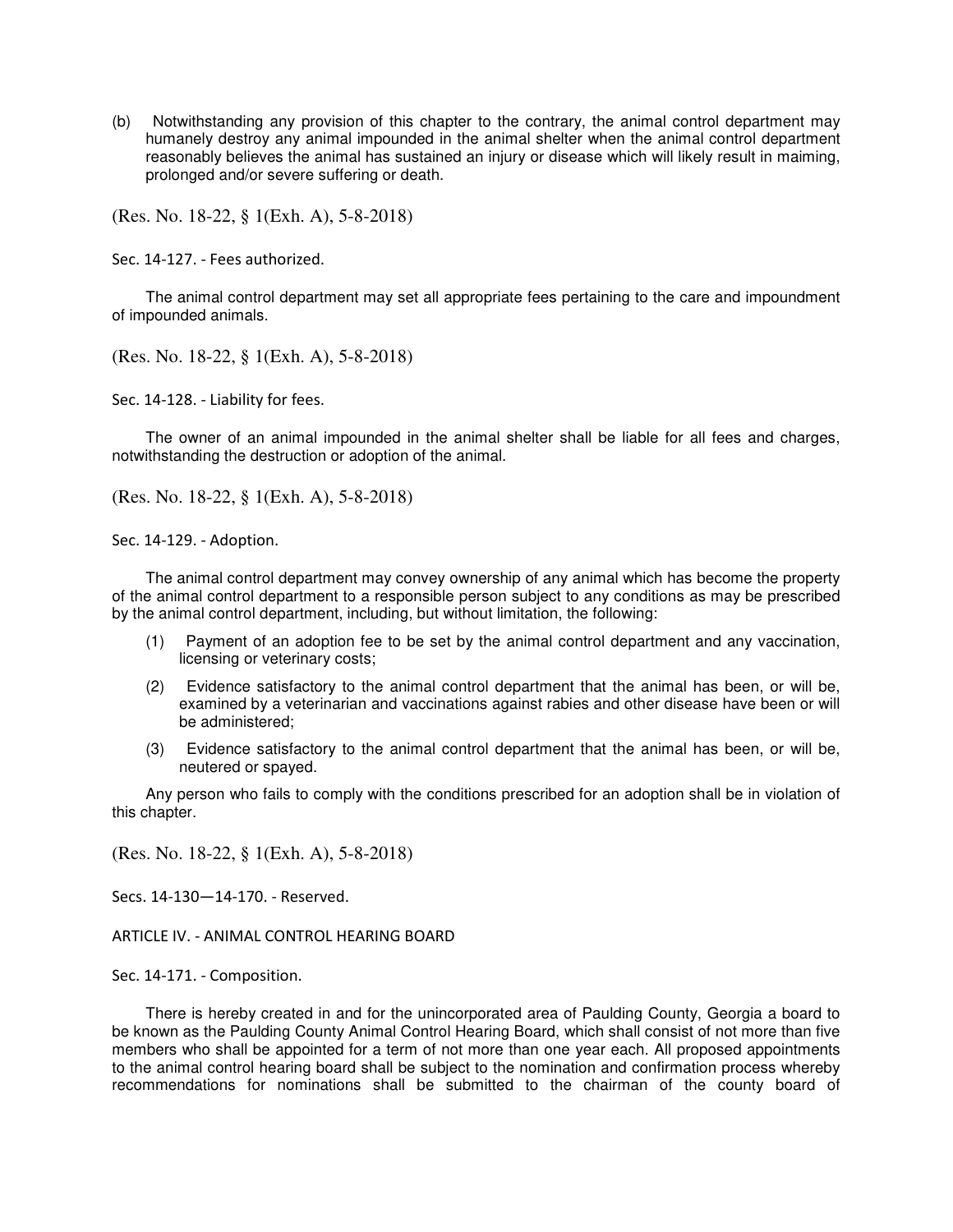commissioners who shall present formal nominations to the board of commissioners for a vote and confirmation.

In making these nominations for the county animal control hearing board, the chairman of the county board of commissioners shall seek proposed recommendations of members to make up the county animal control hearing board as follows:

- (1) One member shall be recommended by the post one commissioner to the chairman for nomination;
- (2) One member shall be recommended by the post two commissioner to the chairman for nomination;
- (3) One member shall be recommended by the post three commissioner to the chairman for nomination;
- (4) One member shall be recommended by the post four commissioner to the chairman for nomination;
- (5) One member shall be the recommended by the chairman as an at-large member.

Each member so appointed shall be a resident of the county and shall serve for a term as designated and until a successor shall be appointed to replace such member as provided herein. Term periods shall run from January 1 though December 31 of each calendar year.

In the event any recommendation is not received or not nominated by the chairman of the board of commissioners or not confirmed by the board of commissioners, the chairman of the board of commissioners may make a substitute nomination of another resident of the county subject to confirmation by the board of commissioners.

(Res. No. 18-22, § 1(Exh. A), 5-8-2018)

Sec. 14-172. - Purpose.

The county animal control hearing board is a limited authority board and is hereby authorized to conduct the hearings regarding the classification of animals as "dangerous" or "potentially dangerous" as contemplated by O.C.G.A. §§ 4-8-22 and 4-8-24. In doing so, the animal control hearing board shall adopt and substantially follow the procedures for these hearings as set forth in section 14-173.

(Res. No. 18-22, § 1(Exh. A), 5-8-2018)

Sec. 14-173. - Policy and procedures.

- (a) As provided by O.C.G.A. § 4-8-22 and Resolution No. 04-05 of the county board of commissioners, the county animal control hearing board has been created and designated as the local hearing agency for hearings regarding the classification of dogs as dangerous or potentially dangerous by the county animal control department.
- (b) These hearings shall be held only when requested by the dog owners, in writing, in accordance with O.C.G.A. § 4-8-24 and shall be convened by the animal control hearing board for the limited purpose of considering evidence regarding the animal control department's determination that the animal at issue is a dangerous dog or a potentially dangerous dog. At its first called meeting of the year, the animal control hearing board shall select its schedule for meetings. Such schedule shall consist of one meeting per month to be held on a standard day and time (for example: the 2nd Thursday of the month at 12:00 p.m.; the 15th of the month at 5:00 p.m.) and location (for example: Public safety building conference room, Henry Winn Development Building conference room). Such meeting schedule and location shall be advertised in the local legal organ as public meetings in accordance with O.C.G.A. § 50-14-1 and posted at the selected meeting location.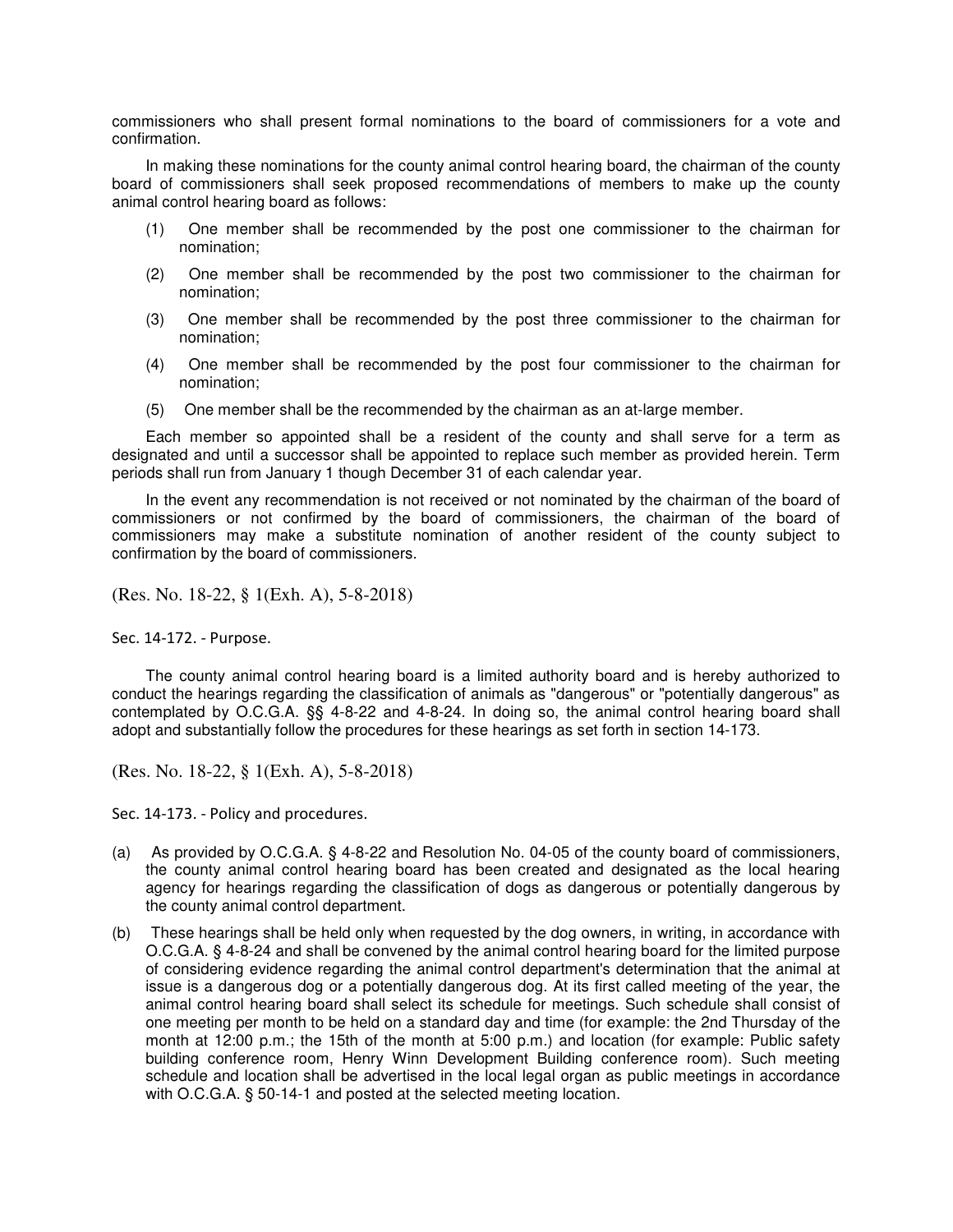- (c) Requests for hearings shall be sent to the animal control department who is responsible for forwarding the notice to the chairman of the county animal control board. When a hearing is requested, the chairman of the animal control hearing board shall review the approved schedule and select the next available hearing date, provided the date is within the applicable 30-day time limit provided by O.C.G.A. § 4-8-24. Notice of the time, date and place of the hearing will be provided to the animal control department who will then send notice of same to the dog owner by certified mail.
- (d) The animal control department shall be responsible for providing the animal control hearing board with all documentation it deems necessary to understand the case, including, but not limited to, incident reports and animal control department citations. In doing so, the animal control department shall provide at least one copy of all such documentation for every board member as well as one additional copy to be submitted for the minutes of the hearing.
- (e) The hearing shall be presided over by the chairman of the animal control hearing board or another officer of the board in the absence of the chairman, and shall be attended by a representative of the county attorney's office. The secretary of the animal control hearing board or another officer of the board in the absence of the secretary shall be responsible for taking minutes of the hearing which minutes shall be written and approved at the board's next scheduled meeting. The minutes will be kept on file at the animal control department's office. In order for the hearing to proceed, a quorum of the animal control hearing board must be present.
- (f) The chairman or any other member shall review the following procedures that will be adhered to during the hearing:
	- (1) Anyone in attendance at the hearing wishing to speak on behalf or in opposition to designation of the animal as a dangerous dog or a potentially dangerous dog that is on the agenda for a hearing must be recognized and they will be asked to state their name and place of residence, and then to sign their name on a sheet provided by the board.
	- (2) The person recognized to speak will be allowed to speak on any point relevant to the animal classification being considered.
	- (3) The animal control department shall begin the proceeding by stating the contents of its investigation, conducted pursuant to O.C.G.A. § 4-8-23, and its decision to designate the dog as a dangerous dog or a potentially dangerous dog. The animal control department shall be given a maximum of 15 minutes to present its case. If more than one speaker represents animal control, the 15 minutes shall be divided among the various speakers. Speakers are encouraged to refrain from presenting information that has previously been stated. In no case, however, shall the animal control department in its presentation be allowed more than the allotted time, no matter how many speakers represent the group, unless so extended by the board. The animal control department may choose, but is not required to be, represented by an attorney.
	- (4) The dog owner shall next be provided an opportunity to present information to the board. The dog owner shall be given a maximum of 15 minutes to present his case. Any groups which are present are encouraged to choose a spokesperson to present their views. If more than one speaker represents the dog owner, the 15 minutes shall be divided among the various speakers. Speakers are encouraged to refrain from presenting information that has previously been stated. In no case, however, shall the dog owner be allowed more than the allotted time no matter how many speakers represent the dog owner unless so extended by the board. The dog owner may choose, but is not required to be, represented by an attorney.
	- (5) The chairman may then ask if there any persons present wishing to speak in favor of the animal control's determination to classify the dog as a dangerous dog or a potentially dangerous dog. If so, proponents of the classification are allowed to speak, but shall be given a maximum of 15 minutes in total to present their case. Any groups which are present are encouraged to choose a spokesperson to present their views. The chairman may request representatives of each side to speak for the entire group. If more than one speaker represents a group, the 15 minutes shall be divided among the various speakers. Speakers are encouraged to refrain from presenting information that has previously been stated. In no case, however, shall any group be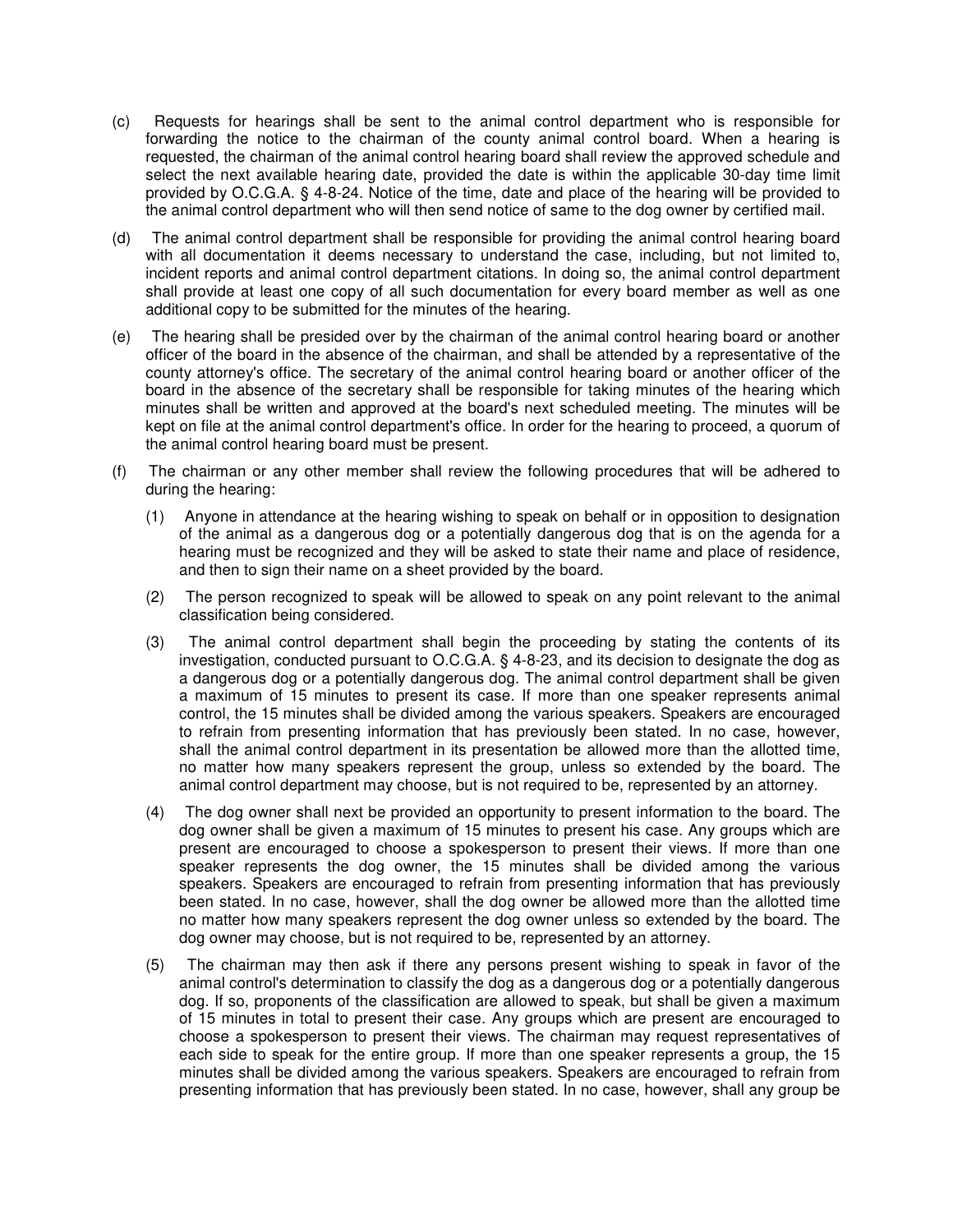allowed more than the allotted time no matter how many speakers represent the group unless extended by the board.

- (6) The chairman may then ask if there any persons present wishing to speak in opposition of the animal control's determination to classify the dog as a dangerous dog or a potentially dangerous dog (besides the dog owner). If so, opponents of the classification are allowed to speak, but shall be given a maximum of 15 minutes in total to present their case. Any groups which are present are encouraged to choose a spokesperson to present their views. The chairman may request representatives of each side to speak for the entire group. If more than one speaker represents a group, the 15 minutes shall be divided among the various speakers. Speakers are encouraged to refrain from presenting information that has previously been stated. In no case, however, shall any group be allowed more than the allotted time no matter how many speakers represent the group unless extended by the board.
- (7) Any documentation provided to the board by either the animal control department, the dog owner, or any other group, must include one original to be filed with the meeting minutes and at least one copy for each board member.
- (8) During and following the hearing presentations, the board and/or the county attorney's office may ask any pertinent questions of the animal control department, or its representative, or the dog owner, or his representative, or any other group or person who offered oral testimony to aid in their understanding of the case. Questions and responses shall not be counted as part of the maximum 15-minute presentation time limit.
- (9) No further public input will be allowed without the consent of the board.
- (10) At the conclusion of the public hearing, the chairman will request a motion to close the hearing and after voting on same, the hearing shall be closed.
- (11) The chairman will announce to the persons in attendance at the hearing that the board may choose one of three options with regard to the case: (1) To sustain (agree with) the classification of the animal as a dangerous dog or potentially dangerous dog; (2) to modify the classification as a dangerous dog or potentially dangerous dog; or (3) to overrule the animal control department's classification of the animal as a dangerous dog or potentially dangerous dog.
- (g) Pursuant to O.C.G.A. § 4-8-24, the animal control hearing board has ten days in which to make its decision and the decision shall be in writing mailed to the dog owner by certified or overnight mail and it shall state a date in which the decision/classification is effective. The dog owner is responsible for providing to the board an address in which to mail the board's decision. Provided however, the board shall try to make an effort to vote on its decision on the date of the hearing and announce its decision, but the board reserves the right to use the ten day period allotted by law.
- (h) The decision by the animal control hearing board must be approved by at least a simple majority of the board; provided however, a quorum of the board must be present for the hearing.

(Res. No. 18-22, § 1(Exh. A), 5-8-2018)

Sec. 14-174. - Minutes.

The animal control hearing board shall be responsible for selecting a chairman of the animal control hearing board and a secretary responsible for keeping the minutes of each hearing. The hearing minutes, when drafted and adopted, shall be forwarded to the county animal control office for filing and record maintenance. The county attorney's office shall be in attendance at each meeting of the animal control hearing board to ensure the terms of O.C.G.A. § 4-8-24 are followed.

(Res. No. 18-22, § 1(Exh. A), 5-8-2018)